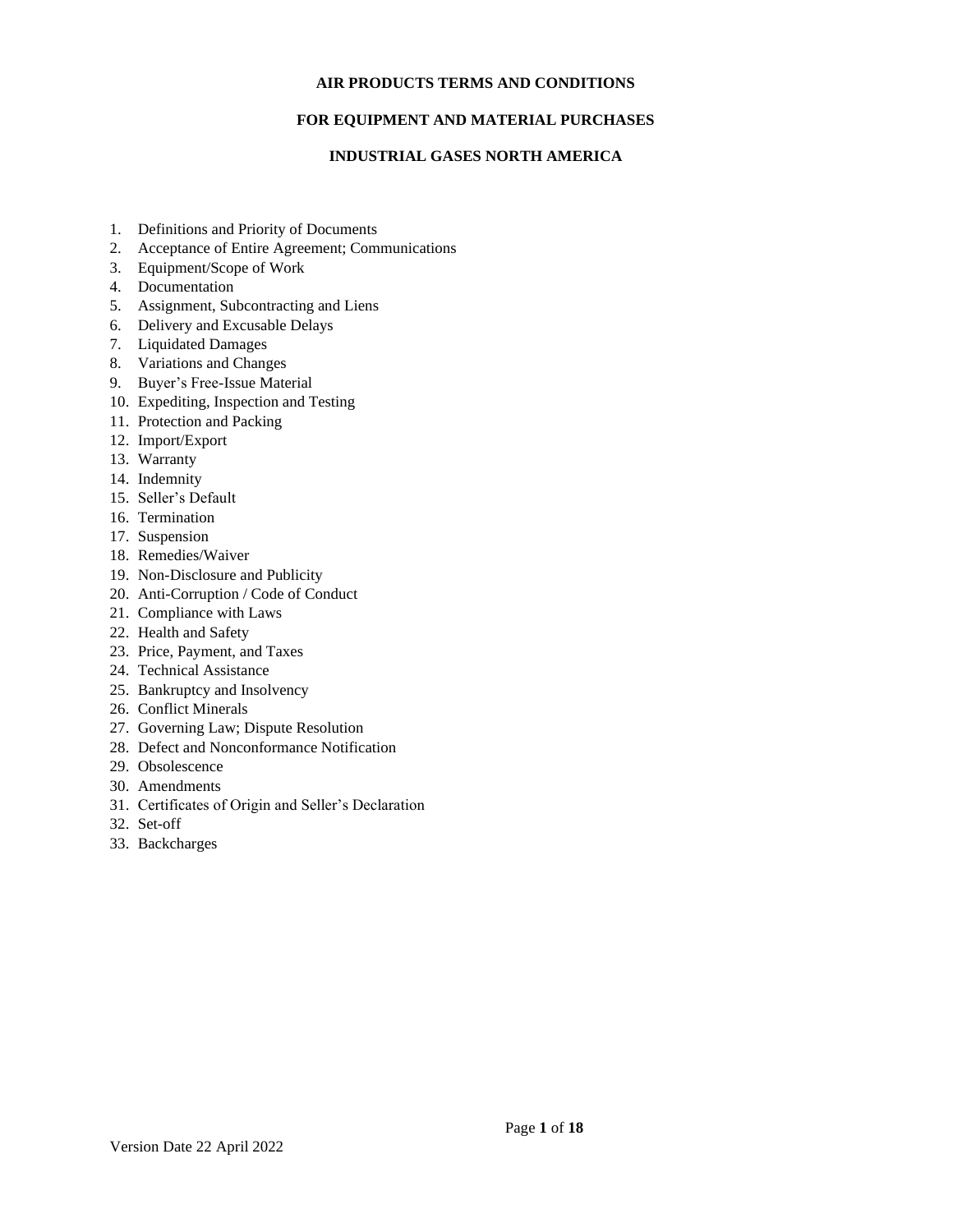#### **These Terms and Conditions are an integral part of the Purchase Order which has been transmitted by Buyer to Seller for acceptance by Seller, which acceptance shall be made strictly in accordance with these Terms and Conditions.**

### 1. DEFINITIONS AND PRIORITY OF DOCUMENTS

1.1 The following terms shall have the indicated definitions:

"Approved", when applied by Buyer to Seller's drawings or other submittals, means that such drawings or other submittals appear to interface properly with Buyer-furnished components under the Purchase Order, and Buyer has not identified any statement or feature that appears to deviate from the requirements of the Purchase Order, including the Documentation;

"Approved as Noted", when applied by Buyer to Seller's drawings or other submittals, means that, provided the comments noted by Buyer are incorporated by Seller into Seller's drawings or other submittals, such drawings or other submittals as revised appear to interface properly with Buyer furnished components under the Purchase Order and, except as noted in Buyer's comments;

"Buyer" and "Seller" mean the entities named as such in the Purchase Order;

"Change Order Instruction" means an official instruction from Buyer to Seller to incorporate a mutually agreed change to the Purchase Order.

"Documentation" means all drawings, information, Specifications, calculations, parts lists, and manuals to be prepared by Seller as are specified in the Purchase Order or, if not so specified, as are reasonably necessary for the full, proper, and safe installation, use, and maintenance of the Equipment and/or the performance of the Work;

"Equipment" means the goods (including any related Work), the supplies, materials, equipment, reports, documents, drawings and other submittals and all other items that Seller is required to furnish pursuant to the Purchase Order (including furnished pursuant to the Purchase Order and any subsequent changes agreed in accordance with the terms hereof);

"Terms and Conditions" means these Terms and Conditions for Equipment and Material Purchases;

"Liquidated Damages" means applicable damages, if any, to be recovered by Buyer as provided in Section 7;

"Order" means the order form to which these Terms and Conditions are attached, and which contains specific information pertaining to the Equipment and/or the Work (e.g., price and payment and delivery terms), including any project special notes;

"Owner" means the end user of the plant into which the Equipment is to be incorporated and/or where the Work is to be performed, provided that, if the Owner is a subsidiary or controlled affiliate of Buyer, then each reference to "Owner" shall be deemed to be a reference to "Buyer";

"Price" means the total value of the Purchase Order to be paid by Buyer, as specified in the Purchase Order;

"Purchase Order" means and shall be comprised of the Order, the Specifications, the Documentation, these Terms and Conditions, the Special Conditions (if any), and any other mutually agreed attachments (including any duly adopted variation or change orders, purchasing notes, side agreements), in each case, as each such document may be amended from time to time by the parties in accordance with Section 30.1 of these Terms and Conditions;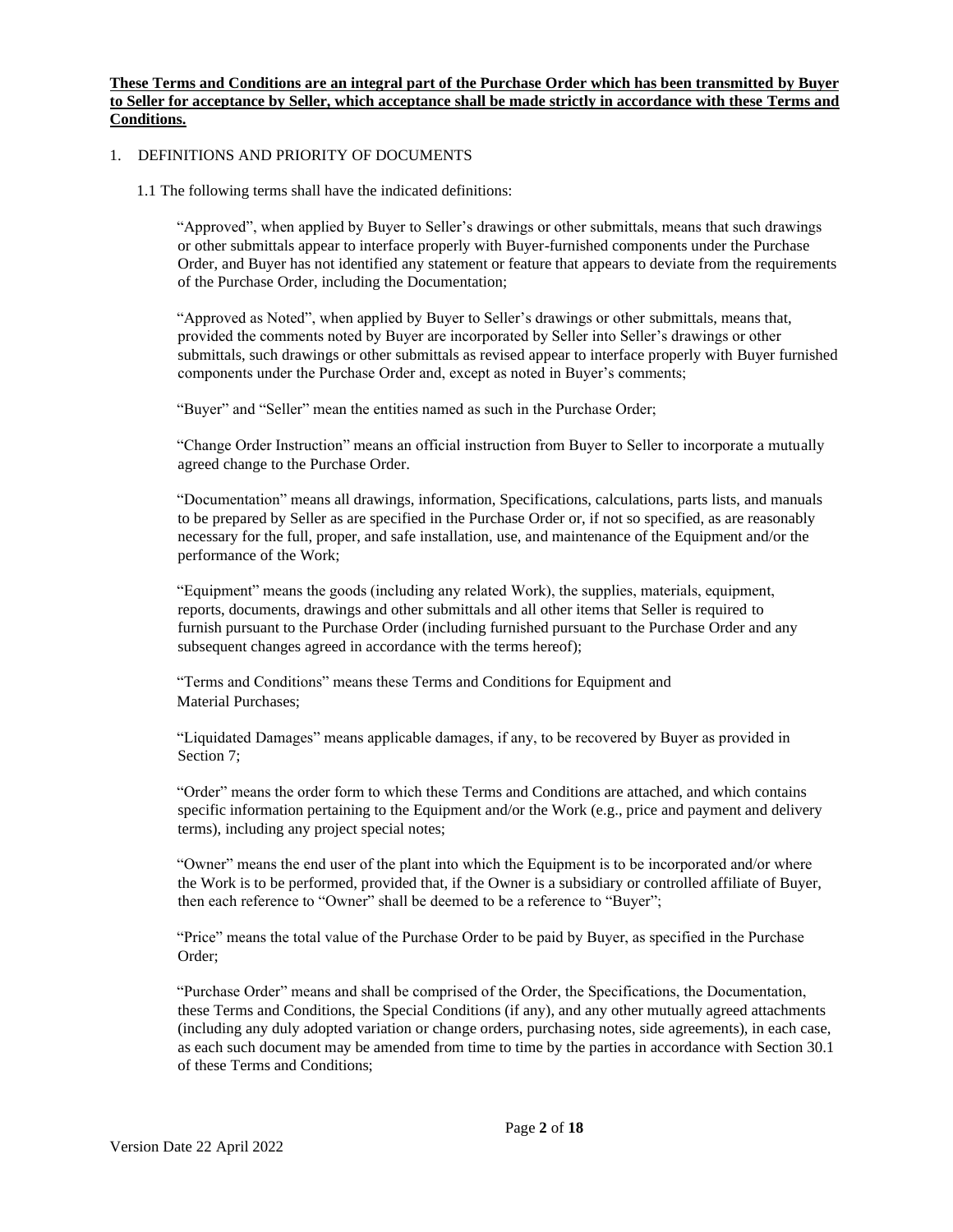"Revise and Resubmit", when applied by Buyer to Seller's drawings or other submittals, means that the drawings or other submittals are unsatisfactory to Buyer because they do not interface properly with Buyer-furnished components under the Purchase Order and/or do not comply with the requirements of the Purchase Order, including the Documentation;

"Special Conditions" means, if applicable, those terms and conditions pertaining to the Equipment and/or the Work and the sale and purchase thereof, in addition to these Terms and Conditions that are set forth in a separate document entitled "Special Terms and Conditions" or words to that effect;

"Specifications" means the descriptions and specifications relating to the Equipment and/or the Work contained in the Purchase Order, of which, it shall be deemed an integral part. Unless otherwise expressly specified in any attached or referenced specification of the Purchase Order, the latest edition of the relevant codes and standards listed in therein, including any addenda in effect on the date of purchase award shall be considered the governing document(s). Any conflict between the requirements of any attached or referenced specifications and other related documents shall be referred to Buyer for clarification and resolution before Seller proceeds.

"Work" means the work to be performed or provided by Seller, or at the direction of Seller, in connection with the Purchase Order and/or any services necessary for the manufacture and delivery of the Equipment;

1.2. In the event of any conflict among the documents comprising the Purchase Order, the order of precedence shall be as follows: (i) the Order, (ii) the Special Conditions, (iii) these Terms and Conditions, (iv) the Specifications, (v) the Documentation, and (vi) any other mutually agreed documents or attachments to the Purchase Order (including any duly adopted variation or change orders, purchasing notes, side agreements). In the event of any conflict between any other mutually agreed documents or attachments to the Purchase Order, the most recent document shall take precedence. Notwithstanding the order of precedence, Seller shall review the Purchase Order and all other documents delivered by or on behalf of Buyer upon Seller's receipt, and Seller shall promptly notify Buyer in writing of any real or apparent conflicts, discrepancies, inconsistencies, errors, or omissions among such documents. Any Equipment or Work affected by such conflict, discrepancy, inconsistency, error, or omission performed by Seller prior to resolution of the same with Buyer shall be at Seller's risk. Buyer's decision on any inconsistencies referred by Seller shall be final.

# 2. ACCEPTANCE OF ENTIRE AGREEMENT; COMMUNICATIONS

- 2.1 The Purchase Order constitutes the sole and entire agreement between the parties. The Purchase Order shall be binding upon the parties upon the earlier of the receipt by Buyer of Seller's acknowledgment of Seller's acceptance hereof or commencement of Seller's performance of the Work hereunder. No terms or conditions contained in Seller's acknowledgment, acceptance or other communication shall bind Buyer unless expressly accepted by a duly authorized representative of Buyer, in writing. Seller shall check the Order and any other documents comprising the Purchase Order that are submitted to Seller by Buyer, upon receipt thereof. In case of inconsistency between the documents Seller will revert to Buyer for written clarification prior to acceptance.
- 2.2 The Purchase Order shall be in the English language and all documentation related thereto, including without limitation, any documentation to be provided by Seller or its suppliers will also be in the English language, unless specified otherwise in the Purchase Order. All communications in connection with the Purchase Order shall be in English. Seller hereby represents to Buyer that Seller has sufficient knowledge of the English language to understand the Purchase Order fully and to perform all activities hereunder using the English language. Seller shall bear all costs and assumes all risk of any required translation.

# 3. EQUIPMENT/SCOPE OF WORK

3.1 Seller shall, strictly in accordance with the Purchase Order, manufacture, supply and deliver to Buyer all the Equipment and perform all the Work required (or reasonably implied or inferred as necessary) in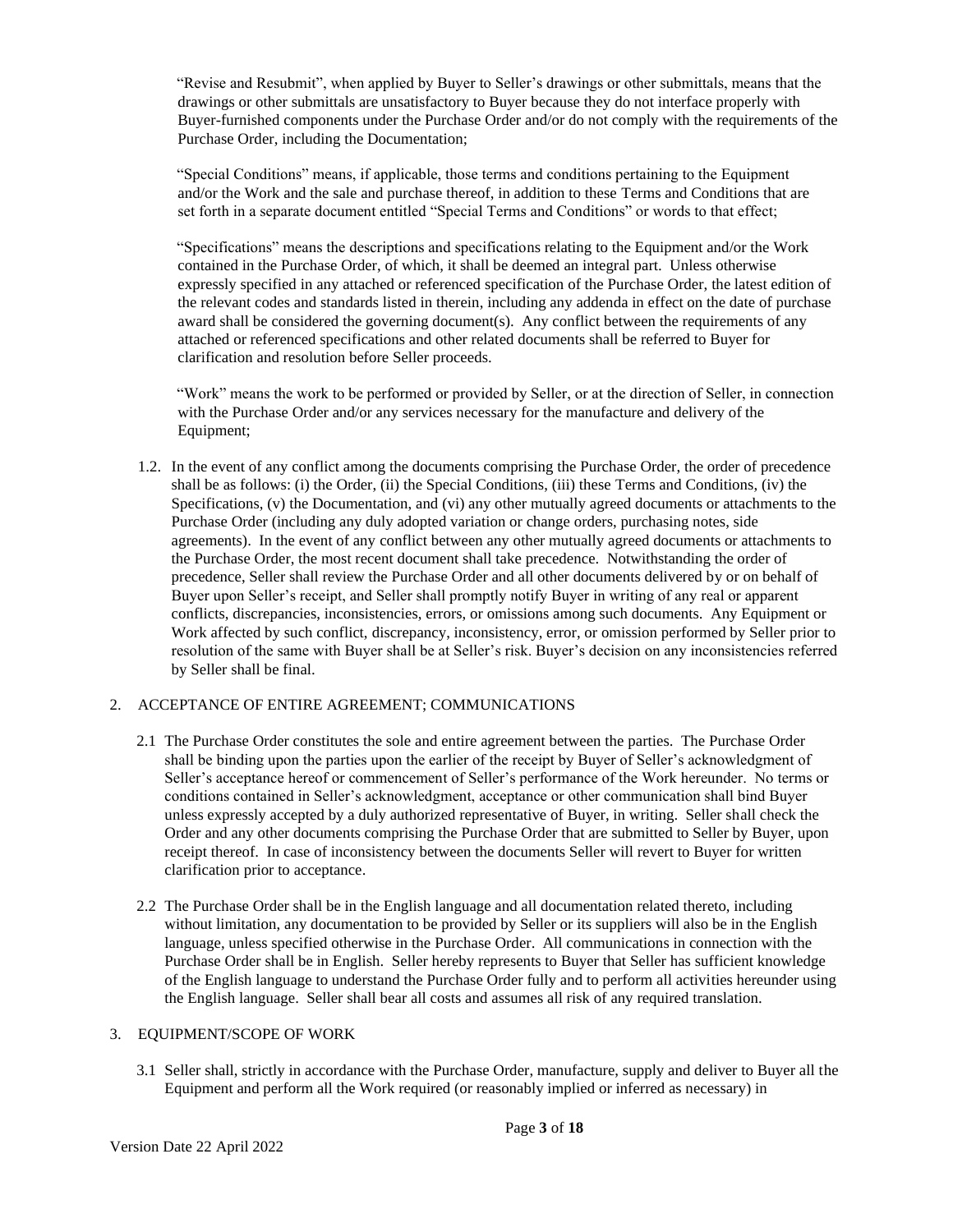connection with the sale of the Equipment, and perform all other Work as specified herein. No changes or compensation in excess of the Price will be permitted unless agreed in writing by Buyer in a formal amendment to the Purchase Order entered into in accordance with Section 30.1.

- 3.2 The Equipment, the Work and all required, or necessarily implied or inferred Work shall be complete in all respects (except in respects expressly excluded by the Specifications). If any detail shown on drawings that are a part of the Documentation is omitted from the text of the Specifications or vice versa, Seller shall, notwithstanding such omission, supply such detail and shall be deemed to have allowed for the same in the Price.
- 3.3 Unless otherwise agreed in writing by Buyer, all of the Equipment shall be new and unused and shall be designed and manufactured in accordance with the Specifications and the Documentation. Where no standard or codes of practice are specified, the Equipment and all Work shall be in accordance with the generally accepted best codes of practice of the industry concerned.
- 3.4 Seller shall comply with all applicable laws and regulations in connection with Seller's performance of the Purchase Order.

# 4. DOCUMENTATION

- 4.1 Seller shall prepare and submit to Buyer the Documentation. The Documentation shall be submitted in accordance with the schedule contained in the Purchase Order, or, where no such schedule exists, such that reasonable and adequate time is available for Buyer's review without affecting the delivery date. The cost of such preparation and submission by Seller is included in the Price. Unless the Purchase Order indicates that any such submittal by Seller is to be for Buyer's information only, Buyer, upon receipt of Seller's submittals, shall review and return same to Seller, marked "Approved", "Approved as Noted" or "Revise and Resubmit". Upon receipt of a submittal marked:
	- 4.1.1 "Approved", Seller may proceed with its Work to the extent of and in accordance with the Approved submittal.
	- 4.1.2 "Approved as Noted" and if Seller concurs with Buyer's comments, Seller shall incorporate same and may proceed with its Work to the extent of and in accordance with the Approved as Noted submittal. Seller shall submit to Buyer within fourteen (14) calendar days a revised submittal in which Buyer's comments have been incorporated. If Seller determines that it cannot incorporate Buyer's comments without prejudice to Seller's warranty or other obligations under the Purchase Order, Seller shall so advise Buyer in writing within seven (7) calendar days of its receipt of Buyer's comments, stating the reasons therefor. Seller may proceed with its Work to the extent of and in accordance with the Approved as Noted submittal only upon Buyer and Seller resolving Buyer's comments.
	- 4.1.3 "Revise and Resubmit", Seller shall immediately take all necessary action to revise its submittal in accordance with Buyer's comments, the Purchase Order, the Specifications, and the Documentation and resubmit to Buyer. In no event shall Seller proceed with affected Work until Seller's revised submittals have been returned to Seller marked "Approved" by Buyer or "Approved as Noted" by Buyer (in which case, 4.1.2. above shall apply).
- 4.2 All Documentation shall show, in a suitable legend block, the Purchase Order number and equipment reference number (as applicable) as indicated in the Purchase Order.
- 4.3 Buyer has the right to approve Documentation, but such approval shall not relieve Seller of any of its responsibilities under the Purchase Order. No deviation from or modification to, the Specifications, or documents supplied to, or approved by Buyer will be made by Seller without the prior written agreement of Buyer that specifically references that such deviations or modifications will occur and be permitted by Buyer hereunder.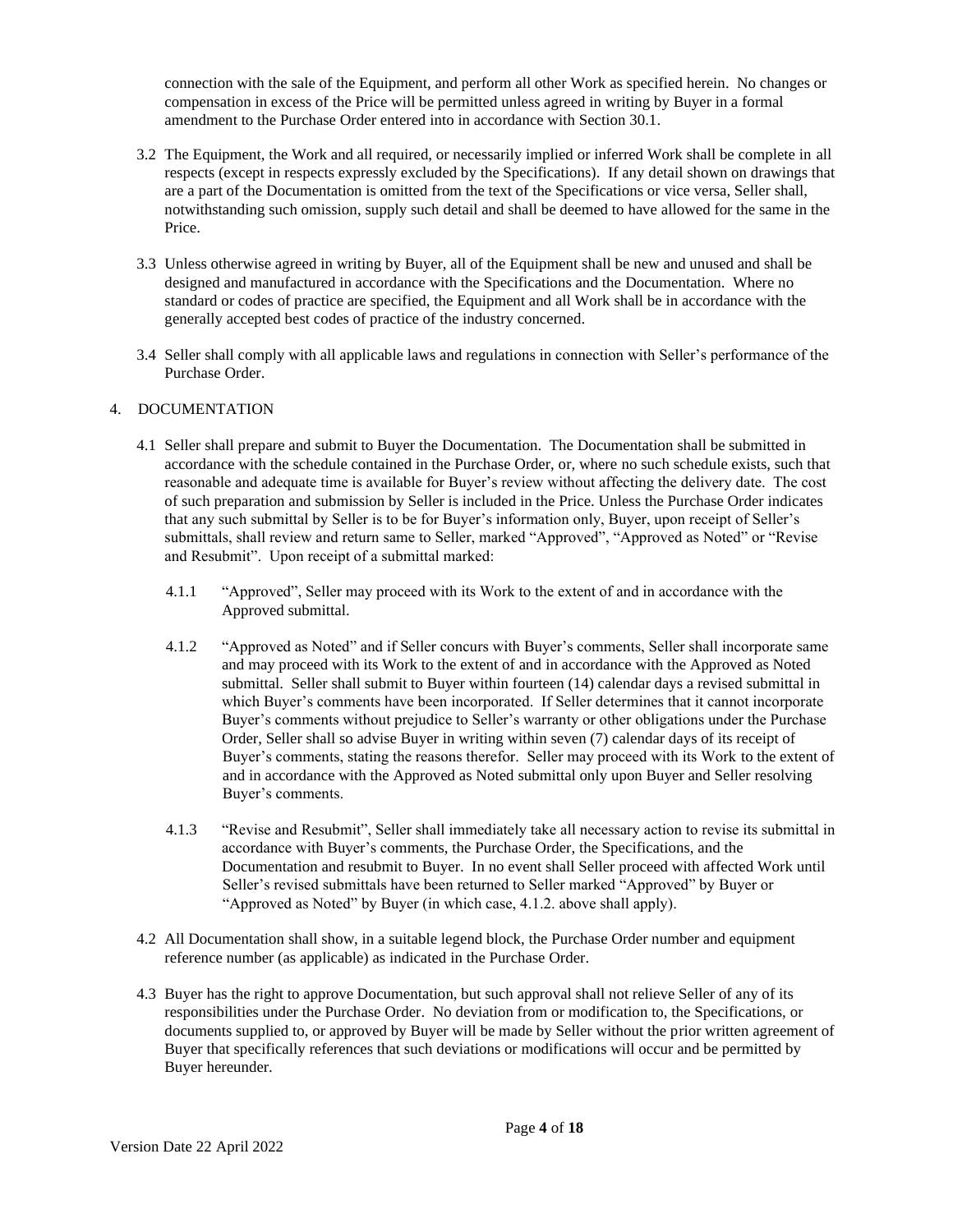- 4.4 The Documentation shall be considered a work made for hire and all rights comprised in the copyright thereof shall be owned by Buyer. The Documentation shall not be copied or shown to any third party (other than permitted subcontractors in connection with the Purchase Order) without the prior written consent of Buyer. The Documentation shall only be used by Seller, or such sub-contractors, in fulfillment of the Purchase Order. For the avoidance of doubt, Buyer may, in Buyer's sole and absolute discretion, transfer ownership of all Documentation to Owner.
- 4.5 The timing of Seller's submittals and Buyer's review shall be in accordance with the schedule set forth in the Purchase Order, or, if no schedule is defined, the parties shall conduct such reviews promptly. The submission of any drawing or other submittal document by Seller to Buyer under the Purchase Order will be certification by Seller that the information set forth therein is accurate in all material respects.

### 5. ASSIGNMENT, SUBCONTRACTING, AND LIENS

- 5.1 Except in respect of goods and services bought or procured in the normal course of Seller's business, Seller will not sub-let or sub-contract any material part of the Purchase Order without Buyer's prior written consent. In any case, no sub-letting or sub-contracting will relieve Seller of any of its obligations under the Purchase Order. To the extent sub-letting or sub-contracting occurs, Seller will ensure that all material provisions of the Purchase Order as such pertain to the portion of the Purchase Order that is the subject of the sub-letting or sub-contracting are incorporated into each sub-order or subcontract, including preserving the rights and benefits of Buyer as further described in Section 5.4. If requested by Buyer, Seller shall supply un-priced, certified copies of such sub-orders and subcontracts to Buyer immediately when issued.
- 5.2 If Buyer nominates one or more sub-contractors to perform certain parts of the Purchase Order, Seller shall employ such sub-contractor(s) to perform such parts unless Buyer agrees, in writing, otherwise.
- 5.3 Seller shall not assign or transfer any, or any part, of its rights or obligations under the Purchase Order without Buyer's prior written consent. Any purported assignment or transfer to which Buyer has not granted its consent will be a breach of the Purchase Order by Seller and will be void and of no effect and shall entitle Buyer, in Buyer's sole and absolute discretion, to seek damages from Seller and/or to terminate the Purchase Order.
- 5.4 Seller shall be obligated to include in any subcontract or sub-order the rights and remedies which are available to Buyer under the Purchase Order, including in particular but without limitation rights and remedies pertaining to termination of the Purchase Order or the Work on whole or in part; access to Seller's premises for purposes of removing equipment, drawings, and semi-finished work; Seller's warranties, and shall include in all such subcontracts and sub-orders the free assignability of such rights and remedies.
- 5.5 Seller shall furnish, as deemed necessary by and in format acceptable to Buyer, partial and/or final lien waivers, affidavits, or other documents required to keep the Equipment and Buyer's property free from liens or claims for liens arising out of the furnishing of the Equipment and/or performing the Work. If any such lien is filed or claim is made, Seller shall remove the lien or defend against any such claim. If Seller fails to remove such lien or claim within seven (7) days after receipt of written notice from Buyer or Owner, Buyer and/or Owner may proceed to remove such lien or claim, and Seller shall pay Buyer or Owner, as applicable, any and all costs and expenses incurred by Buyer and/or Owner in so doing, including reasonable attorneys' fees and court costs incurred.

# 6. DELIVERY AND EXCUSABLE DELAYS

6.1 The Equipment shall be delivered by Seller to the destination named by Buyer when and in a manner specified by Buyer and in the manner required in the Purchase Order. All Work shall be performed at destination named by Buyer when and in a manner specified by Buyer and in the manner required in the Purchase Order. Unless otherwise specified in the Purchase Order, any trade term in the Purchase Order shall have the meaning given to it by Incoterms (2020). Unless otherwise specified in the Purchase Order, risk of loss shall pass to Buyer upon delivery, provided, however, that any loss or damage, whenever and wherever occurring, that results from Seller's improper packaging, protection, labeling or crating, shall be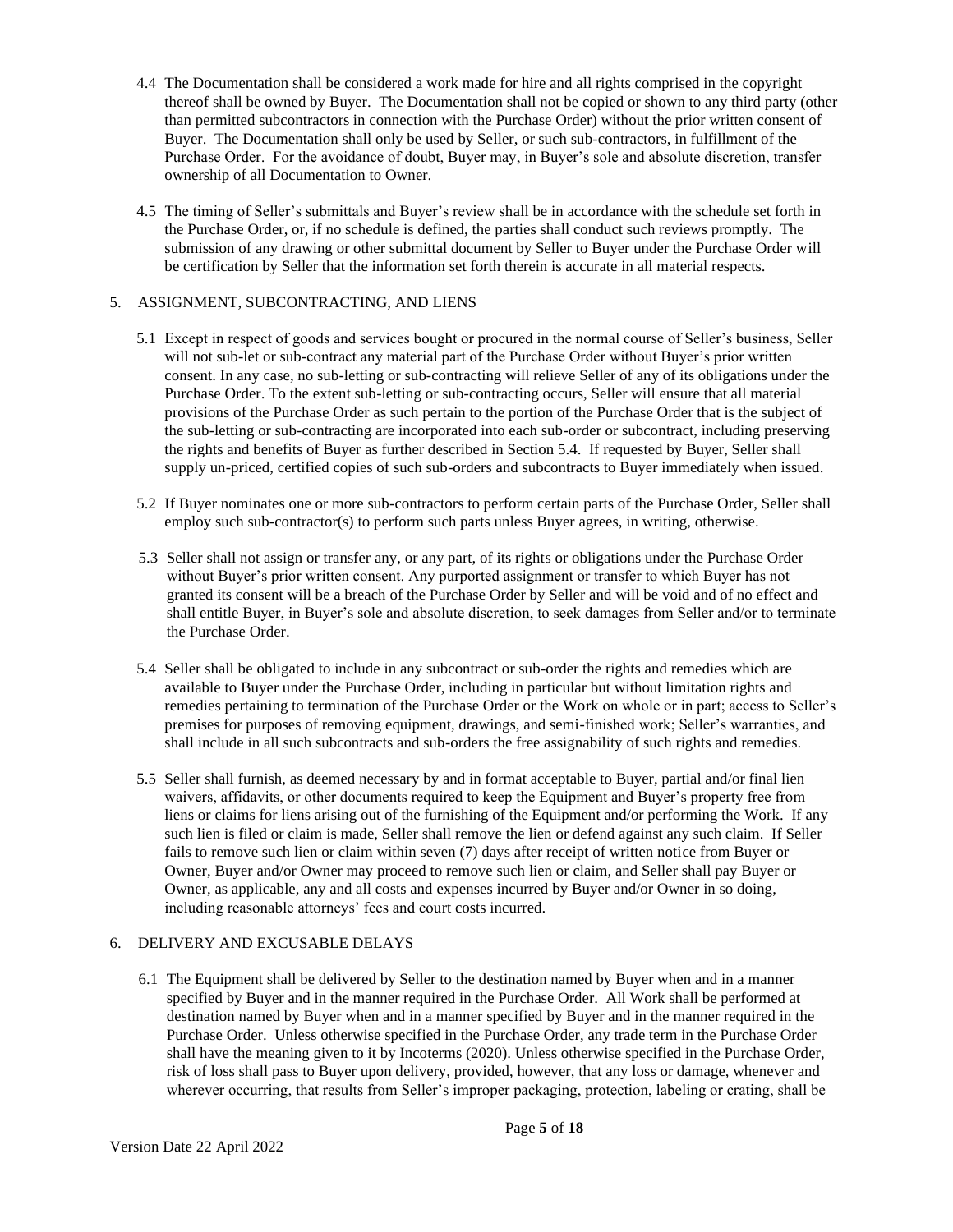and remain the responsibility of Seller. Except as provided below, title shall pass to Buyer upon Buyer's acceptance. Title in all material allocated for inclusion in the Equipment will vest in Buyer when such material is so allocated and has been paid for by Buyer, or is subsequently paid for by Buyer. Seller will mark such material as the property of Buyer, but such material will remain at Seller's risk until delivered in accordance with the Purchase Order. All deliveries are to be made as specified in the Purchase Order, and where such specification is not given, then when and as specified by Buyer. Immediately upon shipment, Seller is to provide shipping confirmation to Buyer's Purchasing Department, advising complete shipping and routing information. Acceptance of any part of the Purchase Order shall not bind Buyer to accept future shipments, nor deprive Buyer of the right to return goods already accepted.

- 6.2 To the extent the Purchase Order contemplates that progress payments are to be made to Seller, Buyer shall have and shall be entitled to perfect a first priority security interest in the Equipment and/or Work to the extent of the progress payments made by Buyer. To the extent requested by Buyer, Seller shall promptly execute such documents and agreements as may be necessary to effectuate or perfect such a security interest under the applicable laws.
- 6.3 To the extent the Purchase Order contemplates that progress payments are to be made to Seller, Buyer shall be entitled to withhold final payment until Seller: (a) has completed all Work and delivered to Buyer all components of the Equipment, including all drawings, reports, lien waivers and other Documentation specified in the Purchase Order; and (b) has complied with all requirements of and performed all items required by the Purchase Order. All amounts otherwise payable under the Purchase Order may be withheld pending acceptance of the Equipment and/or Work by Buyer and resolution of any defaults, claims, or backcharges filed against Buyer or of any offsets, credits, charges or amounts due to Buyer under the Purchase Order or any other purchase orders, contracts, or agreements. Final payment to Seller shall not relieve Seller of its continuing obligations under the Purchase Order, including any applicable warranty.
- 6.4 The Equipment and all required or necessary Documentation shall be completed and delivered at the time(s) specified in, and otherwise in accordance with, the Purchase Order. Seller shall not deliver any part of the Equipment before the specified delivery date unless Buyer agrees in writing. Seller shall inform Buyer immediately in, or confirm in, writing if it becomes apparent that the specified delivery date will not, or is unlikely to be met.
- 6.5 Any failure of performance by either party shall not constitute default hereunder nor give rise to any claim for damages or otherwise if, and to the extent, caused by an occurrence beyond the reasonable control of the party affected, including but not limited to, acts of compliance with acts of governmental authority, acts of God, national or official union strikes or other concerted acts of workmen, fires, floods, explosions, riots, war or armed conflict declared or undeclared, rebellion and sabotage. The party affected by any such occurrence shall give notice to the other within five (5) working days of its commencement and shall keep the other informed of action taken to terminate the occurrence.

# 7. LIQUIDATED DAMAGES

- 7.1 In the event that Seller (a) fails to deliver the Equipment or Documentation, or perform the Work meeting the requirements of the Purchase Order on or before the dates specified, or (b) the Equipment and/or Work, when tested in accordance with the performance requirements of the Purchase Order, fails to meet these performance requirements, Buyer will suffer damages in an amount that is not susceptible to calculation with reasonable certainty. Therefore, the parties agree that the liquidated damages set forth in the Purchase Order represent a reasonable determination of the amount of damages that Buyer will suffer, and are not penalties. Seller hereby waives any defense to Buyer's recovery of such liquidated damages on the basis that actual damages are ascertainable or that such liquidated damages do not represent a reasonable determination of Buyer's damages or are penalties.
- 7.2 Seller will be liable to pay liquidated damages for late delivery of Equipment to the extent stated in the Purchase Order. Unless otherwise expressly specified, the rate of liquidated damages for late delivery of Equipment shall be at a rate of 1% of the total Purchase Order per week of delay up to a maximum of 10% of the total Purchase Order. Such liquidated damages may be deducted by Buyer from any monies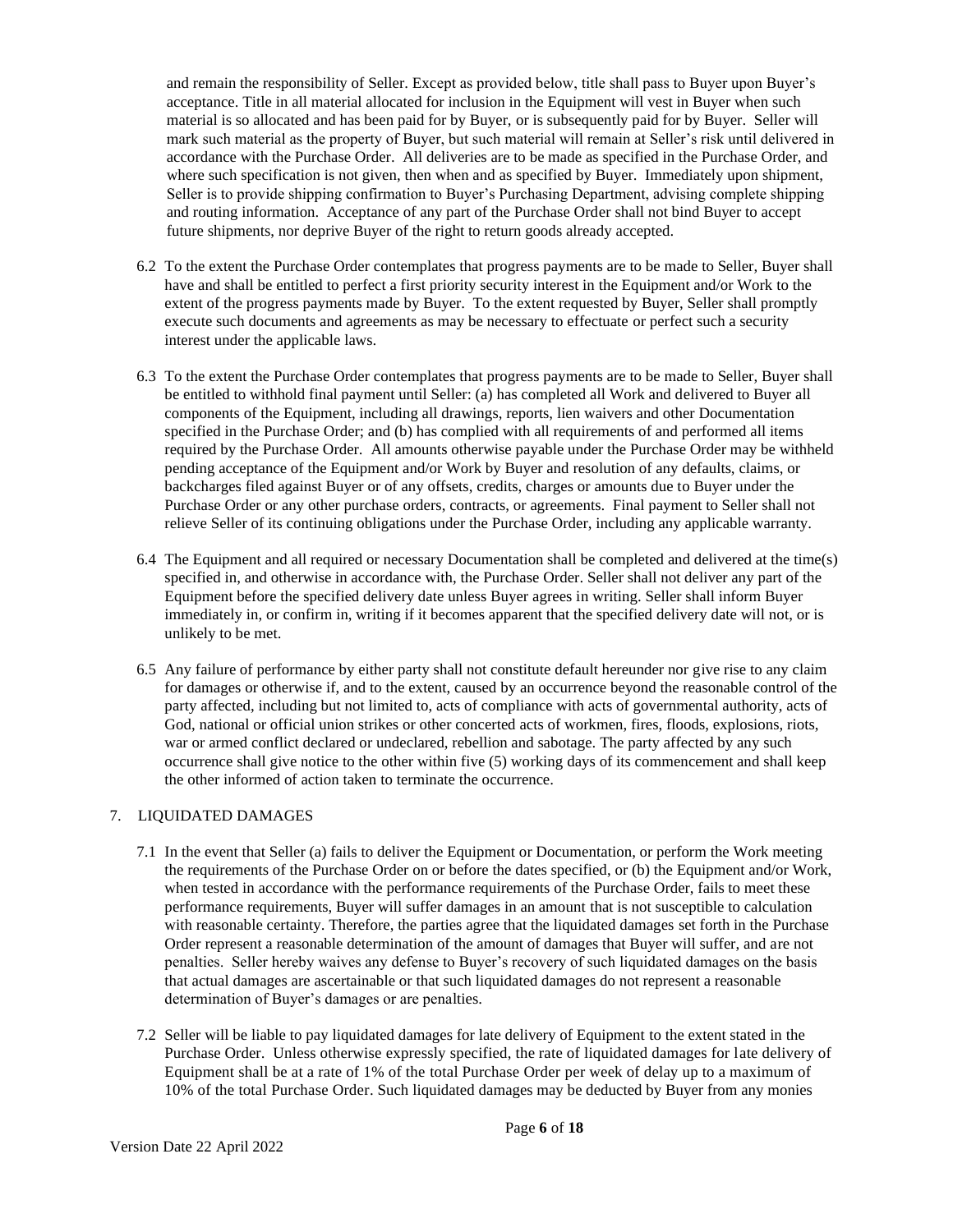due to Seller. Payment of said liquidated damages shall be in full and final satisfaction of any financial liability Seller may have to Buyer for such late delivery; provided, however, the remedy of liquidated damages is in addition to Buyer's right to cancel for Seller's default under Section 15.1 and to exercise the remedy set forth in Section 16.2.

7.3 Seller will be liable to pay liquidated damages for late delivery of Documentation as agreed by Buyer and Seller, and as stated in the Purchase Order. The amount of such damages will be clearly defined in the Purchase Order

# 8. VARIATIONS AND CHANGES

8.1 Buyer has the right at any time by notice in writing, to direct Seller to add to or omit from, or otherwise vary, the Purchase Order. Where Seller receives any request from Buyer to make a change that would require an alteration to the Price or delivery date (or other milestone), then Seller will advise Buyer in writing within five days giving the total price of such alteration and any change in the delivery date (or other milestone). Buyer will decide whether or not the variation will be carried out and will confirm

Buyer's instructions in writing to Seller in the form of a Change Order Instruction. Seller will take no action in performing the variation in question until such instruction has been given by Buyer. To be effective, each Change Order Instruction must be mutually agreed, in writing, by the parties.

# 9. BUYER'S FREE-ISSUE MATERIAL

- 9.1 If Buyer free-issues any material to Seller for incorporation into the Equipment or Work, Seller shall inspect such material on receipt for signs of damage and for dimensional compliance with any applicable Documentation and Specifications. If Seller finds material is damaged or does not comply with the Documentation or Specifications, it shall immediately inform Buyer in writing. While free-issue material is under Seller's control, Seller shall bear risk of loss, but title to such material shall remain vested in Buyer.
- 9.2 Such free issue material shall be properly marked as property of Buyer and be used by Seller, or its subcontractors solely in connection with the Purchase Order.

# 10. EXPEDITING, INSPECTION AND TESTING

- 10.1The Equipment and Work will be subject to expediting, source, site and final inspection and testing, by Buyer before, during and after manufacture. Buyer, Owner and their authorized representatives shall have access at all reasonable times to Seller's premises (and those of Seller's subcontractors, if applicable) to expedite, inspect and test the Equipment. Seller will give Buyer at least seven (7) days' notice when any part of the Equipment is ready for inspection or test. Seller, at Seller's own cost, will provide all tools, instruments, apparatus, equipment, utilities, facilities, services and materials for carrying out safe and convenient inspection and tests. In connection with this Section 10, Seller will provide Buyer with reasonable access to Seller's sites and other locations where the Equipment (or components thereof) is kept or where any Work is being performed. If Buyer is required to make additional or extended inspection visits as a result of Seller's non-readiness to perform scheduled tests or Seller's failure to achieve satisfactory test results, all costs and expenses incurred by Buyer in connection therewith shall be reimbursed by Seller.
- 10.2Buyer will have the right to reject all, or any portion, of the Equipment or Work that, in Buyer's reasonable opinion, is defective or inferior in quality of material, workmanship or design. Seller, at its expense, will immediately replace the rejected Equipment, or the rejected portion, or reperform the rejected Work to meet the agreed delivery schedule, unless in Buyer's reasonable opinion such Equipment or Work, or such portion thereof, can be rendered fit for use within the agreed delivery schedule. No inspection or test made or witnessed, and no release note or other certificate given, by Buyer, Owner or their representatives will relieve Seller of its obligation to deliver the Equipment and to perform the Work in strict accordance with the requirements of the Purchase Order, nor relieve Seller of its liability in the event Seller does not fulfill such obligation.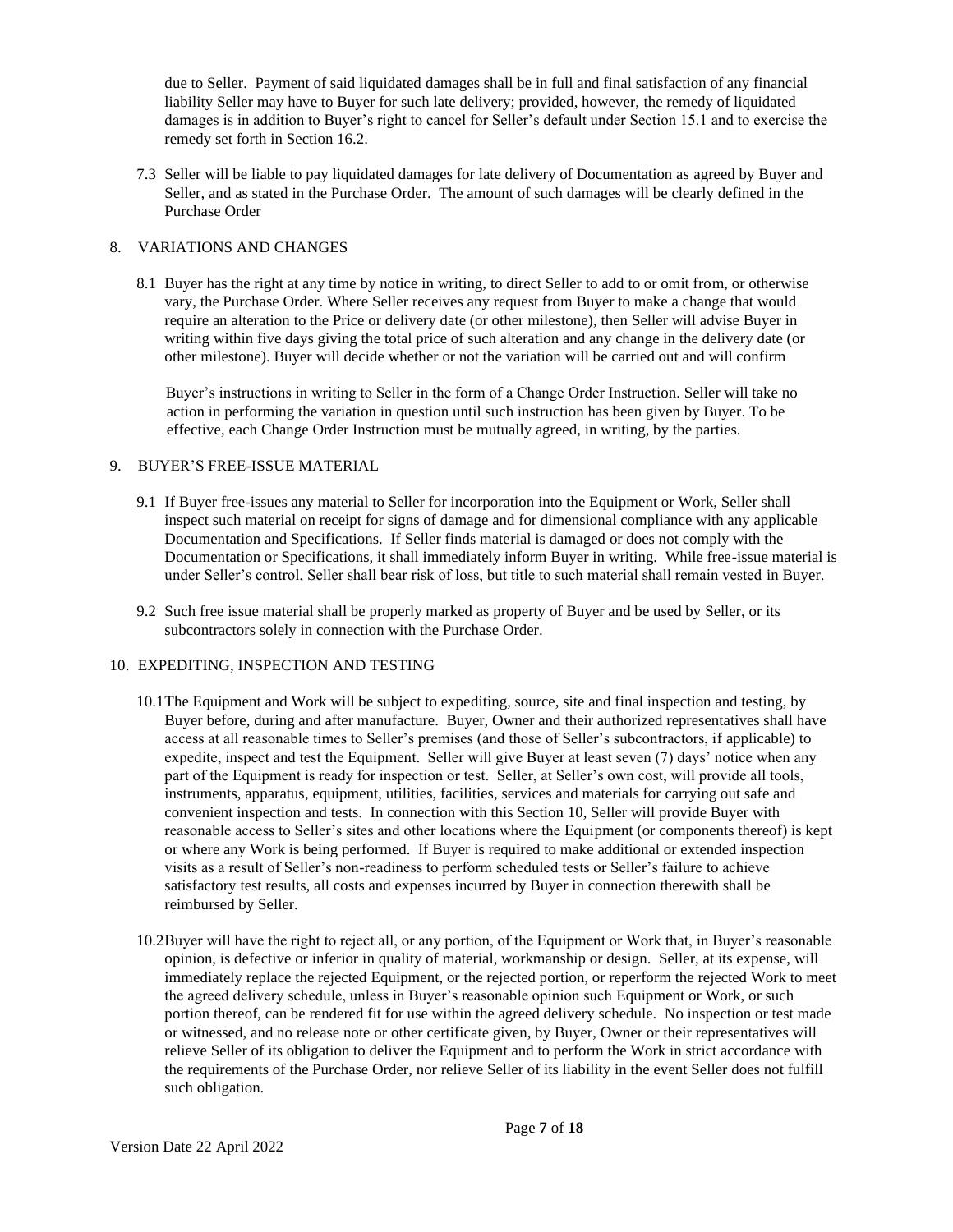10.3To the extent that Buyer requests delivery of Equipment prior to final testing, then Seller will complete such testing after delivery (to the extent feasible), and Buyer shall continue to have all rights and remedies under the Purchase Order, irrespective of whether such testing is completed.

### 11. PROTECTION AND PACKING

- 11.1Unless stated otherwise in the Purchase Order, Seller shall provide suitable protection and packing for the Equipment to ensure its safe delivery. The cost of protection and packing, transportation or storage is included in the Price, unless expressly stated otherwise in the Purchase Order. Buyer shall not be required to return any packing material to Seller, unless expressly stated in the Purchase Order. One copy of the detailed packing list is to be forwarded to Buyer's point of contact stated within the Purchase Order.
- 11.2All packing materials must comply with all applicable laws of the country of import (including, where applicable, ISPM 15 Standards, which defines regulations related to heat treatment or fumigation).

### 12. IMPORT/EXPORT

- 12.1Unless expressly stated otherwise in the Purchase Order, Seller shall apply for and obtain any license required for exporting or importing (as applicable) the Equipment as required to perform the Work or furnish the Equipment and Seller shall be solely responsible therefor. In connection with the foregoing, Buyer will provide Seller pertinent information and documentation reasonably requested by Seller to assist Seller in exporting or importing (as applicable) the Equipment as provided in the Purchase Order. Seller shall be in breach of the Purchase Order and, in addition to all other remedies available to Buyer hereunder, Buyer shall have the right to immediately terminate the Purchase Order for cause pursuant to Section 16.2 if, in Buyer's sole judgment, the export license application(s) is (are) disapproved or unreasonably delayed as a result of Seller's failure or inability to apply diligently for and obtain any applicable license(s).
- 12.2Except as may be otherwise expressly provided for in the Purchase Order, if the Equipment is to be shipped and delivered to a country other than the country of origin of the Equipment, Seller shall reimburse Buyer for any costs, including costs associated with delay, incurred by Buyer in the event the Equipment to be so shipped and delivered are delayed or otherwise not permitted by customs or other governmental authority to be imported into the country of destination identified in the Purchase Order because of the failure or inability of Seller to properly prepare or, if applicable, to provide Buyer assistance in preparing, all necessary documentation required for the importation of the Equipment into the country of destination.

# 13. WARRANTY

Seller warrants that the Equipment and the Work (as applicable) will (A) conform to the Purchase Order, including, without limitation the Specifications, will be fit and sufficient for the purpose intended, of satisfactory quality, merchantable, and free from any defects in design, material or workmanship for a period of twelve (12) months after being placed in operation, or twenty four (24) months from date of delivery of the Equipment or completion of the Work, whichever occurs first, (B) be free of defects in title and that the title to the Equipment is marketable and clear and free of any liens, charges or encumbrances whatsoever and the Equipment and (C) the Work will comply with all applicable laws and regulations. If Buyer discovers any defect or other failure of the Equipment or Work to conform to the warranties contained in the Purchase Order, Seller, upon written notice from Buyer, shall promptly correct such defect or nonconformity by redesigning, repairing or replacing the defective portions of the Equipment or reperforming the Work to the reasonable satisfaction of Buyer. All costs necessary or incidental to such remedial action shall be borne by Seller. These shall include but not be limited to costs pertaining to:

- Diagnostics
- Equipment removal, disassembly and reinstallation
- Transportation and transportation insurance
- Repair
- Re-testing of the equipment
- Re-inspection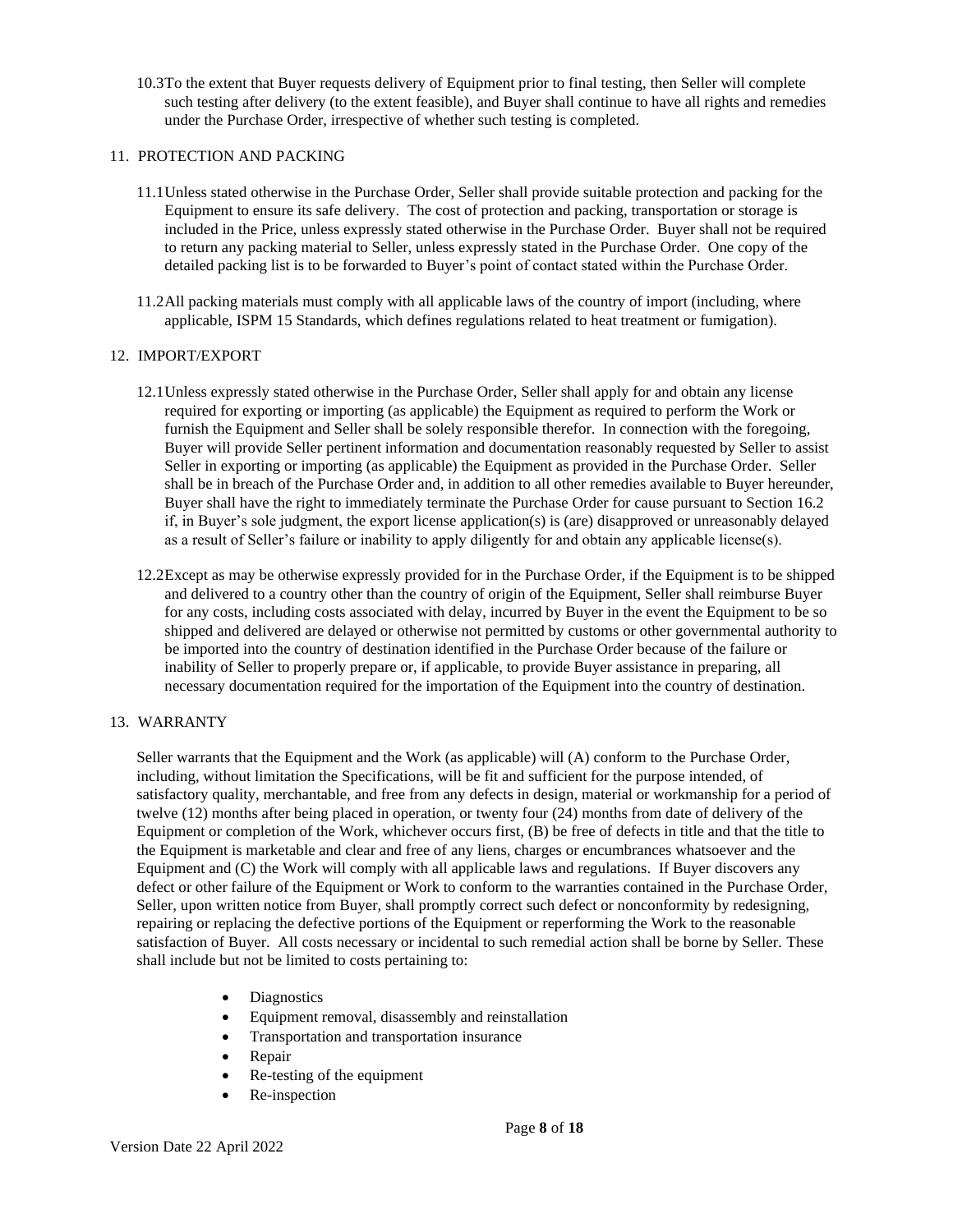- Re-performance verification, as may be necessary
- Access to equipment
- Removal and reinstallation of ancillary equipment
- 13.1Replaced or repaired parts of the Equipment shall be warranted as provided herein for a period equal to the greater of (A) the balance of the warranty period applicable to the replaced or repaired Equipment, or (B) twelve (12) months from the date of completion of the repair or replacement. If Buyer elects to accept defective or nonconforming Equipment or Work, all costs and expenses incurred by Buyer in connection with such election (including, those expenses incurred as a result of the modification or alteration of the Equipment or Work to make the Equipment or Work conforming) shall be reimbursed to Buyer by Seller, and, if Buyer elects to use such defective or nonconforming Equipment or Work without such modification or alteration, then Seller shall pay Buyer an equitable amount (to be mutually agreed, acting reasonably and in good faith) to account for the defects or nonconformances in the Equipment or Work.
- 13.2Seller shall designate an emergency point of contact for immediate notification by Buyer of any defect or failure of Equipment or Work. If within twenty-four (24) hours after notification by Buyer of defect or other failure of the Equipment or Work, Seller fails to perform or where additional time is necessary, fails to commence and pursue with all diligence, the necessary redesign, repair, replacement, reperformance or tests, then Buyer without prejudice to its other rights or remedies, may perform or cause to be performed the same, and Seller shall reimburse Buyer for all costs incurred by Buyer in connection therewith.
- 13.3Where a defect has arisen during the warranty period, or existed at the date of delivery, but is not then apparent, Seller's liability will not cease merely because notice of such defect was not given to Seller within such period.
- 13.4Nothing contained in the Purchase Order shall limit any warranty that Seller is deemed to have made by operation of law.
- 13.5The rights and remedies for breach of warranty established by the Purchase Order are cumulative and will be freely assignable by Buyer to Owner, in whole or in part, and all such rights and remedies will, to the extent such assignment is made, be enforceable by Owner directly against Seller.

#### 14. INDEMNITY

- 14.1Seller warrants that the manufacture, sale, purchase, or use of the Equipment (including the Work) or any part of them will not infringe or contribute to the infringement of any letters of patent, trademark or copyright granted by the United States of America, the United Kingdom or by any other country, and agrees to defend, indemnify and hold harmless Buyer, its successors, assigns, customers and users of the equipment, against any claim, demand, loss, and costs including attorneys' fees, arising out of such infringement or alleged infringement; and after notice Seller agrees to appear and defend, at its own expense, any suits or actions, at law or in equity, arising therefrom.
- 14.2Seller shall defend, indemnify and hold harmless Buyer and Owner, and their directors, officers, employees, agents, affiliates, and representatives (the "Indemnitees") from and against any claim, demand, loss, expense, and cost, including legal fees, arising out of (A) personal injury or impairment of health, including death, or (B) any loss of or damage suffered by Seller (or any subcontractor or sub-supplier of Seller, any director, officer, employee, agent, representative or invitee of Seller) to property and any economic harm or loss resulting therefrom, relating in any way to the Purchase Order, however such injury, impairment of health, or death, or property damage or loss, may be caused including, without limitation, where caused by the negligence or other actionable wrongdoing on the part of any Indemnitees or the condition of the premises of Buyer or Owner.

### 15. SELLER'S DEFAULT

Version Date 22 April 2022

15.1If Buyer has evidence of Seller's inability to deliver in accordance with the Purchase Order, or if Seller fails promptly to correct any defect or deficiency in the Equipment or Work, or if Seller, in Buyer's reasonable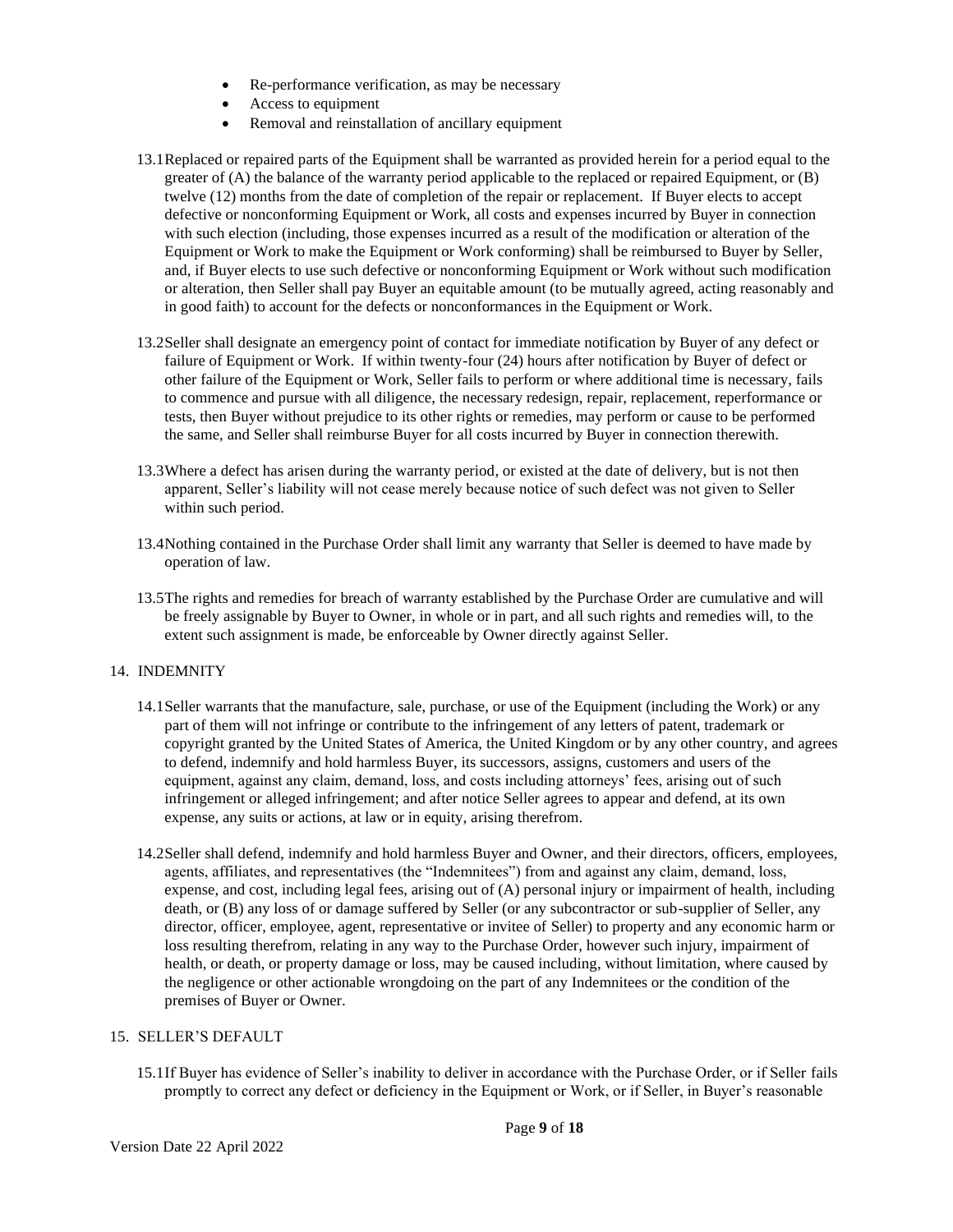opinion, is not making sufficient progress to ensure completion by the delivery date stated in the Purchase Order (or, if such date has passed); or, if Seller has refused to carry out the reasonable instructions of Buyer; or if Seller has breached any provision of the Purchase Order, then Seller shall be in default and Buyer may give Seller written notice thereof. If Seller has not cured the default (nor taken all reasonable steps towards curing the default) within five (5) days following the date of issue of such written notice of default, Buyer shall, in addition to all other remedies available to Buyer hereunder or at law or in equity, be entitled to terminate the Purchase Order, in whole or in part, in accordance with the terms of Section 16.2.

### 16. TERMINATION

### 16.1Termination for Convenience

- 16.1.1 Buyer shall have the right, at any time in Buyer's sole discretion, to terminate the Purchase Order, in whole or in part, for Buyer's convenience, by giving written notice to Seller specifying the extent to which the Purchase Order is terminated and the effective date of such termination. On the effective date of the termination, Seller shall discontinue the manufacture of the Equipment and/or performance of the Work (as applicable) to the extent specified by Buyer, but Seller shall continue to manufacture the Equipment and/or perform any portion of the Work (as applicable), to the extent not terminated.
- 16.1.2 In the event of termination by Buyer under this Section 16.1, Seller and its suppliers shall place no further purchase orders or other commitments relating to the Equipment or the Work, except as may be necessary for the completion of any portion of Equipment or the Work (as applicable) that has not been terminated. Upon request by Buyer, Seller shall promptly provide Buyer a list of all outstanding purchase orders and other commitments that pertain to the performance of the terminated Equipment or Work (as applicable) and shall furnish Buyer with complete copies thereof. Seller shall, unless otherwise directed by Buyer in writing, preserve and protect any components of terminated Equipment or Work (whether completed or in progress) existing as of the termination, pending Buyer's instructions. With respect to the terminated Equipment and Work, Seller shall promptly make every reasonable effort to cancel associated purchase orders and other commitments upon terms satisfactory to Buyer, or Seller shall take such other action with respect to same as may be directed by Buyer.
- 16.1.3 Seller, if, and to the extent requested to do so by Buyer, shall promptly assign to Buyer, or Owner, in form and content satisfactory to Buyer, Seller's rights, title and interest to any components of terminated Equipment or Work (in each case, whether completed or in progress) existing as of the termination, or shall otherwise dispose of same in accordance with Buyer's written instructions.
- 16.1.4 Should Buyer not request the assignment of components of the Equipment and/or Work pursuant to Section 16.1.3 and if such components of the Equipment and/or Work include items that are standard stock equipment, components or materials of Seller or its suppliers, then Buyer shall have no obligation to make payment for such components of Equipment and/or Work so terminated. Also, should Buyer not request the assignment of components of the Equipment and/or Work pursuant to the above Section 16.1.3 and if such components of the Equipment and/or Work do not include items that are standard stock equipment, components or materials of Seller or its suppliers, then any payment to Seller for such Equipment or Work shall be less the salvage value of same.
- 16.1.5 Subject to Seller's compliance with the provisions of this Section 16 and other applicable portions of the Purchase Order, Seller shall recover from Buyer, as complete, full and final settlement for such terminated Equipment or Work, a sum equal to Seller's actual direct cost for the terminated Equipment or Work (as applicable) satisfactorily performed as of the effective date of termination, plus an allowance for reasonable overhead and profit on such direct cost, provided, however, that such a sum does not exceed a proration of the total price of the Purchase Order, commensurate with the ratio that the terminated Work performed or Equipment completed by Seller and accepted by Buyer as of the effective date of the termination bears to the entire Work and/or Equipment specified under the Purchase Order prior to termination. Any payment to Seller for terminated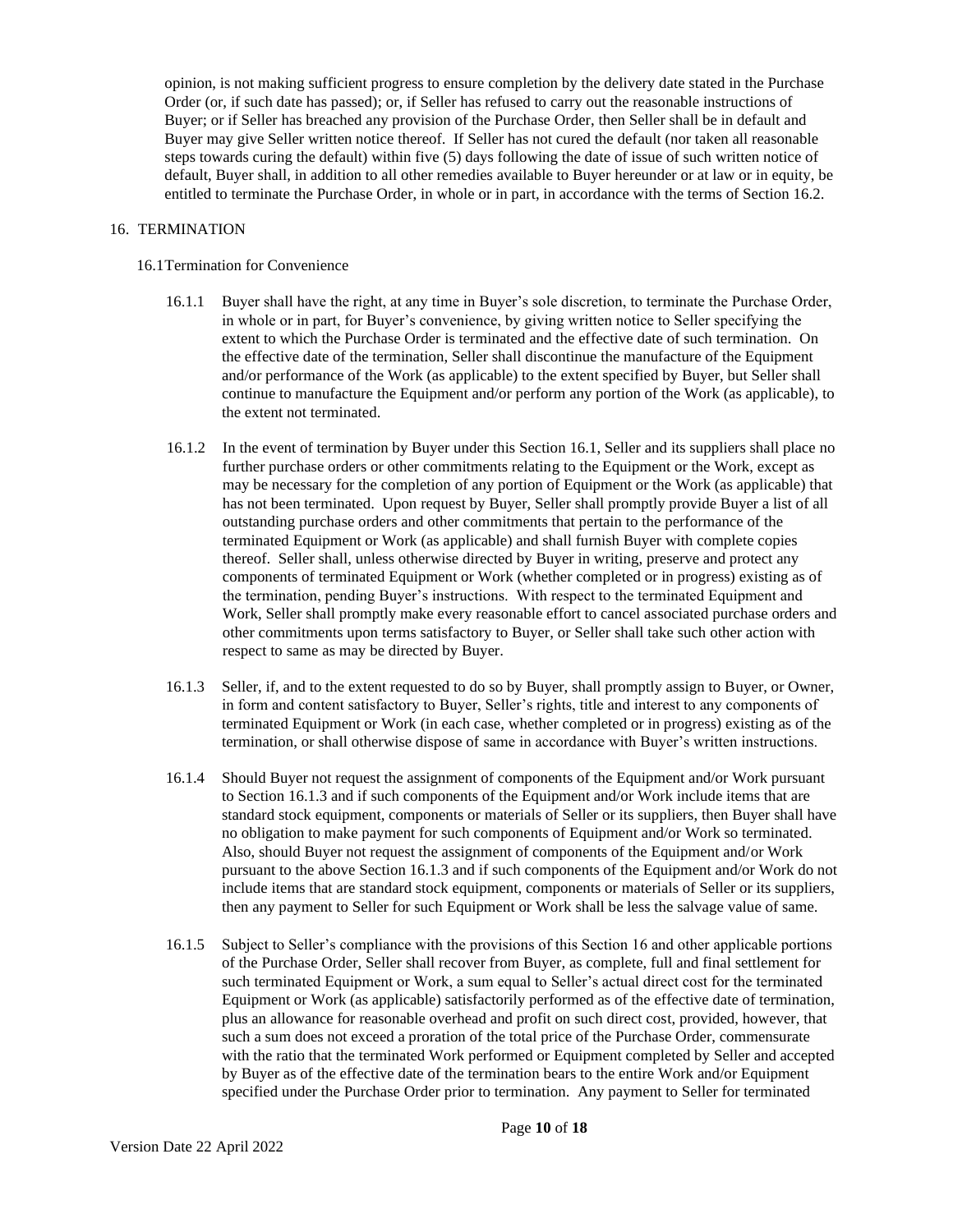Equipment Work or hereunder shall be less any amounts previously paid to Seller on account of such terminated Equipment Work or. In addition, Seller shall recover from Buyer Seller's reasonable and direct costs incurred to terminate its supplier purchase orders and other commitments. In no event, however, shall the total payment to Seller under the Purchase Order exceed the total Price of the Purchase Order prior to termination.

16.1.6 All requests for compensation under any of the foregoing provisions shall be submitted to Buyer in writing with reasonable supporting documentation and evidence supporting Seller's request. In no event shall Seller be entitled to any prospective, anticipated or lost profits or any damages of any type with respect to the terminated portion of the Equipment and/or the Work.

### 16.2Termination for Default

- 16.2.1 Buyer shall have the right, at Buyer's sole discretion and without prejudice to any other remedy under the Purchase Order or at law or in equity, to withhold further payments to Seller and/or to terminate the Purchase Order, in whole or in part, after having given Seller written notice of default, specifying the extent to which the Purchase Order is terminated for default, if Seller fails to deliver any or all of the Equipment or perform any or all of the Work pursuant to the scheduled required dates specified in the Purchase Order, or Seller defaults in its performance of any other material obligation under the Purchase Order, and Seller does not cure its failure to deliver or its default in performance within a period of seven (7) days after Seller's receipt of such a written notice of default from Buyer. Upon expiration of the aforementioned seven (7) day cure period, Seller shall discontinue the manufacture of the Equipment and/or performance of the Work (as applicable) to the extent specified by Buyer, but Seller shall continue to manufacture the Equipment and perform any portion of the Work (as applicable), to the extent not terminated.
- 16.2.2 In the event of termination by Buyer under this Section 16.2, Seller and its suppliers shall place no further purchase orders or other commitments relating to the Equipment or the Work, facilities or services, except as may be necessary for the completion of any portion of the Equipment or Work (as applicable) that has not been terminated. Upon request by Buyer, Seller shall promptly provide Buyer a listing of all outstanding purchase orders and other commitments that pertain to the performance of the terminated Equipment or Work (as applicable), and shall furnish Buyer with complete copies thereof.
- 16.2.3 Seller, if and to the extent requested to do so by Buyer, shall promptly assign to Buyer, or Owner, in form and content satisfactory to Buyer, Seller's rights, title and interest to (A) any components of terminated Equipment or Work (in each case, whether completed or in progress) existing as of the termination, and (B) any supplier agreements and other commitments to Seller by third parties in connection Seller's performance of the Purchase Order, to the extent requested by Buyer. Buyer, at its option and without waiving any other available remedy under the Purchase Order or at law or in equity, may take possession of any or all components of Equipment or Work (whether completed or in progress, or, delivered to the Project site or on order), or may obtain goods similar to those ordered under the Purchase Order on terms and conditions that Buyer deems appropriate, and may complete the terminated Equipment or Work by whatever method Buyer deems necessary.
- 16.2.4 If Buyer terminates the Purchase Order, in whole or in part, pursuant to this Section 16.2, then, in addition to any other remedies available to Buyer, (A) Buyer shall be entitled to obtain Equipment or Work that was to be supplied or provided under the terminated portion of the Purchase Order from any other source, (B) Seller shall be liable for all costs incurred by Buyer in procuring such substitute Equipment or Work that are in excess of what would have been the cost to Buyer if such Equipment had been supplied or such Work had been performed under the terms of the Purchase Order, and (C) Buyer shall not be obligated to pay Seller in respect of Equipment or Work (or any portion thereof) that has been terminated pursuant to this Section 16.2. Buyer, upon termination under this Section 16.2, may withhold any further payments to Seller until all Work and Equipment has been completed and installed and Buyer has determined that there are no such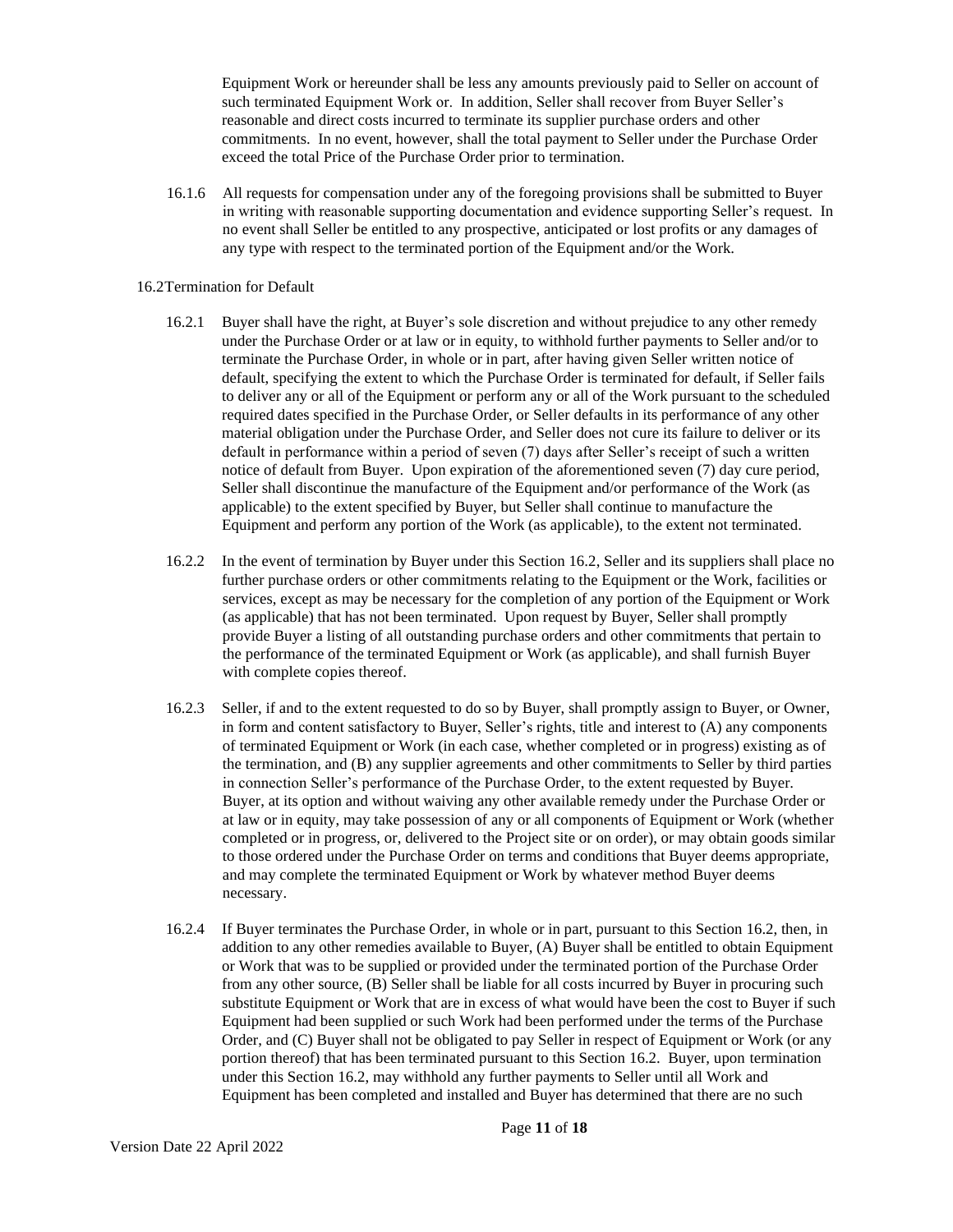excess costs. If excess costs exist, Buyer may apply such withheld payments against such excess costs.

- 16.2.5 If the Purchase Order is terminated under this Section 16.2 and it is later determined by Buyer or adjudged that there was no default, such termination shall be considered to be a termination for convenience and the provisions of Section 16.1 will apply.
- 16.2.6 All requests for compensation under any of the foregoing provisions of this Section 16.2 shall be submitted to Buyer in writing with reasonable supporting documentation and evidence supporting Seller's request. In no event shall Seller be entitled to any prospective, anticipated or lost profits or any damages of any type with respect to the terminated portion of the Equipment or the Work. If Buyer incurs costs in excess of the remaining balance of the Purchase Order price, Seller shall promptly pay to Buyer, after receipt of Buyer's invoice, the amount of such excess. Notwithstanding anything to the contrary, in no event will Buyer be liable to Seller for a total payment under the Purchase Order of a sum that exceeds a proration of the total price of the Purchase Order commensurate with the ratio that the Equipment or Work not terminated (and delivered to and accepted by Buyer) bears to the entire Equipment or Work specified under the Purchase Order prior to termination.
- 16.2.7 If Buyer terminates the Purchase Order, in whole or in part, pursuant to this Section 16.2, then, in addition to any other remedies available to Buyer, Buyer shall be entitled to enter Seller's premises and, notwithstanding any lien, to take possession of and remove therefrom all Equipment, whether complete or not, that has become the property of Buyer pursuant to the Purchase Order. The cost to Buyer of so doing shall at Buyer's option be repaid to Buyer by Seller or shall be deducted from any money due from Buyer to Seller under the Purchase Order.

# 17. SUSPENSION

17.1Buyer shall have the right, at any time and in Buyer's sole discretion, to direct Seller to suspend the manufacture of the Equipment or performance of the Work, in whole or in part, by giving written notice to Seller specifying the extent to which the manufacture of the Equipment or the performance of Work is suspended and the effective date of such suspension. The suspension shall continue for the period of time specified in the written notice. On the effective date of the suspension, Seller shall suspend the production

of the Equipment and/or the performance of the Work to the extent that the notice so specifies, but Seller shall continue to manufacture the Equipment and perform any portion of the Work (as applicable), to the extent not suspended.

- 17.2In the event of suspension by Buyer under this Section 17, Seller shall, at Buyer's request, preserve and protect components of suspended Equipment or Work (whether completed or in progress) existing as of the suspension, pending Buyer's instructions.
- 17.3If suspension under this Section 17 is due to causes not related to Seller's failure to perform its obligations under the Purchase Order, the scheduled date(s) for Seller's performance, as set forth in the Purchase Order, shall be reasonably adjusted to reflect the length of the suspension, and Buyer shall reimburse Seller for the reasonable and direct additional costs incurred by Seller as a result of the suspension that are documented to the satisfaction of Buyer and that are attributable solely to: (a) the safeguarding or storing of the Equipment or Work (as applicable), including Equipment or Work at Seller's facilities or the facilities of Seller's suppliers, or in transit; and (b) any resultant demobilization and remobilization that is required as a result of the suspension. Adjustment to Seller's scheduled dates for performance and reimbursement of the costs specified in this Section 17.3 shall constitute Seller's sole and exclusive remedies for any suspension elected by Buyer hereunder.
- 17.4At any time prior to, on or after the effective date of the suspension, Buyer may require Seller to promptly resume performance or production of all or any portion of the suspended Equipment or Work (as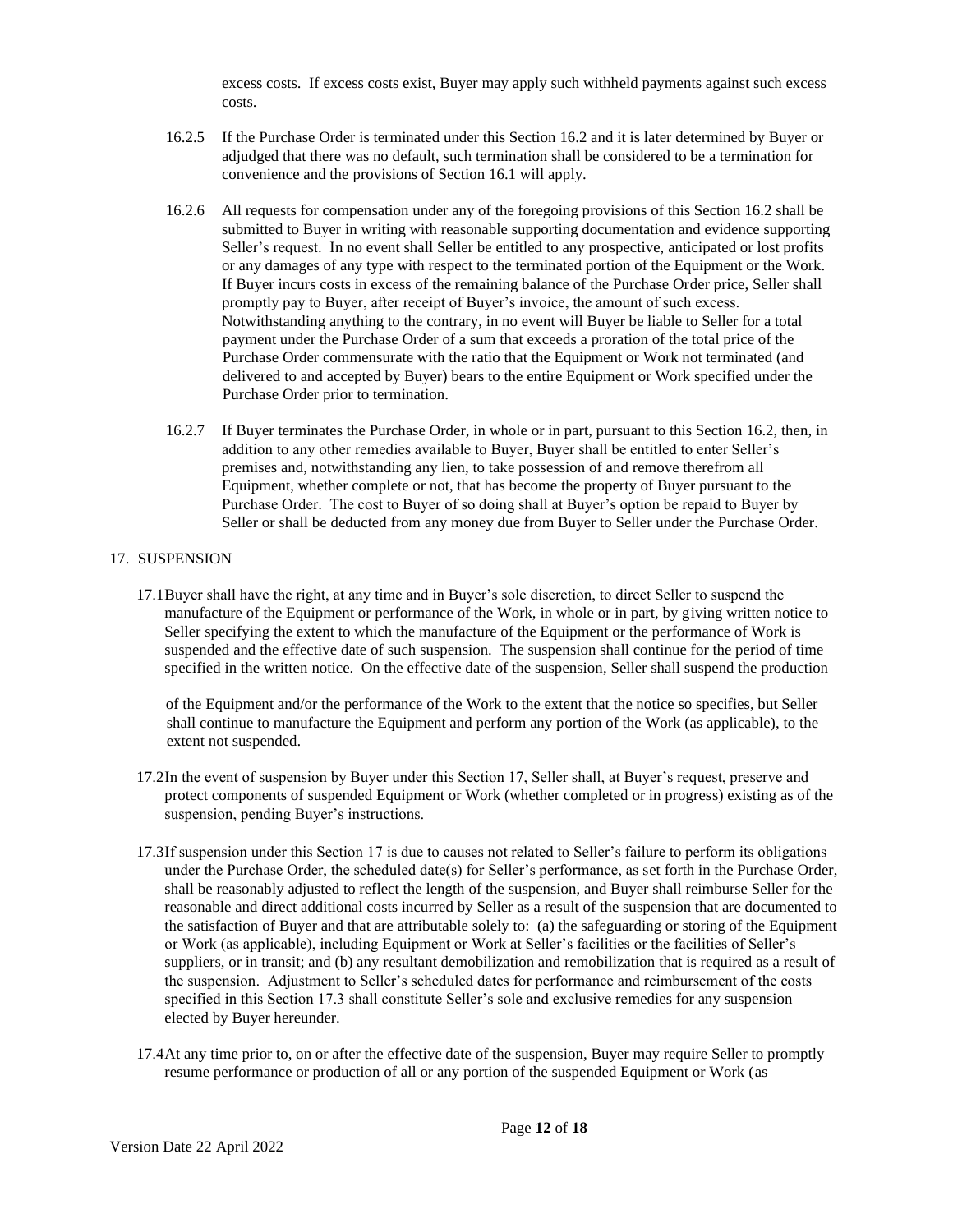applicable) by giving written notice to Seller authorizing resumption of such suspended Equipment or Work.

- 17.5No claim for additional time for performance or for compensation relating to a suspension of Equipment or Work due to causes related to Seller's failure to perform its obligations under the Purchase Order shall be presented by Seller or considered by Buyer.
- 17.6Any claim for additional time for performance or for compensation relating to a suspension of Equipment or Work under this Section 17 shall be presented to Buyer in writing with reasonable supporting documentation and evidence supporting Seller's request within ten (10) calendar days after the suspended Equipment or Work has been either resumed or terminated at the direction of Buyer. The failure of Seller to submit a written claim within such period of time shall constitute a waiver of Seller's right to submit a claim relating to suspension hereunder.

#### 18. REMEDIES/WAIVER

18.1The remedies herein reserved to Buyer shall be cumulative, and additional to any other or further remedies provided in law or at equity. Buyer's waiver of any breach or failure to enforce any of the terms, covenants, conditions, or provisions of the Purchase Order at any time shall not in any way affect, limit, modify, waive, or be deemed to affect, limit, modify or waive Buyer's right thereafter to enforce or compel strict compliance with every term, covenant, condition, or provision of the Purchase Order, notwithstanding any course of dealing or custom of the trade.

# 19. NON-DISCLOSURE AND PUBLICITY

- 19.1Seller shall not make use of drawings, specifications, data or other documents or information furnished to it by Buyer, except in performance of Seller's permitted work on behalf of Buyer, including, but not limited to, performance under a Purchase Order and/or request for proposal or other solicitation from Buyer. Upon completion, cancellation or termination of the Purchase Order, Seller shall promptly furnish to Buyer all Documentation, and shall return to Buyer or, at Buyer's direction, delete or destroy all information furnished by Buyer in connection with the performance of the Purchase Order, and shall not retain or permit others to retain any reproduction or copy thereof, save for an archival copy of the documentation. If Seller deletes or destroys such information, an officer of Seller shall promptly certify such destruction in writing upon written request of Buyer. Seller shall not disclose any documentation or information furnished by Buyer (including Buyer's name or Owner's name) to any third party and shall make no further use thereof (of any information derived therefrom), either directly or indirectly, without Buyer's prior written consent, except in connection with the performance of the Purchase Order.
- 19.2Seller shall not, without first obtaining Buyer's consent, in any manner advertise or publish the fact that Seller has furnished, or contracted to furnish to Buyer, the material and/or services ordered hereunder.

#### 20. ANTI-CORRUPTION / CODE OF CONDUCT

- 20.1Seller represents, warrants, and covenants, on behalf of itself and the Seller Group (defined below):
	- 20.1.1 Seller has read, understands, and will comply with all Anti-Corruption Laws. "**Anti-Corruption Laws**" mean any applicable foreign or domestic anti-bribery and anti-corruption laws, regulations, rules, or orders, as amended from time to time, and shall always include for purposes of this Agreement the U.S. Foreign Corrupt Practices Act ("**FCPA**") and UK Bribery Act 2010 ("**UKBA**") as each may be amended irrespective of the location of any performance or nationality or residence of the parties.
	- 20.1.2 No employee, officer, director, representative or agent of Seller, or of any of Seller's parents, subsidiaries, partners, or affiliates (collectively, the "**Seller Group**"), is a "Government Official or Entity". "**Government Official or Entity**" shall include any governmental, military, political or public international organization or entity, or any department, subdivision, agency, or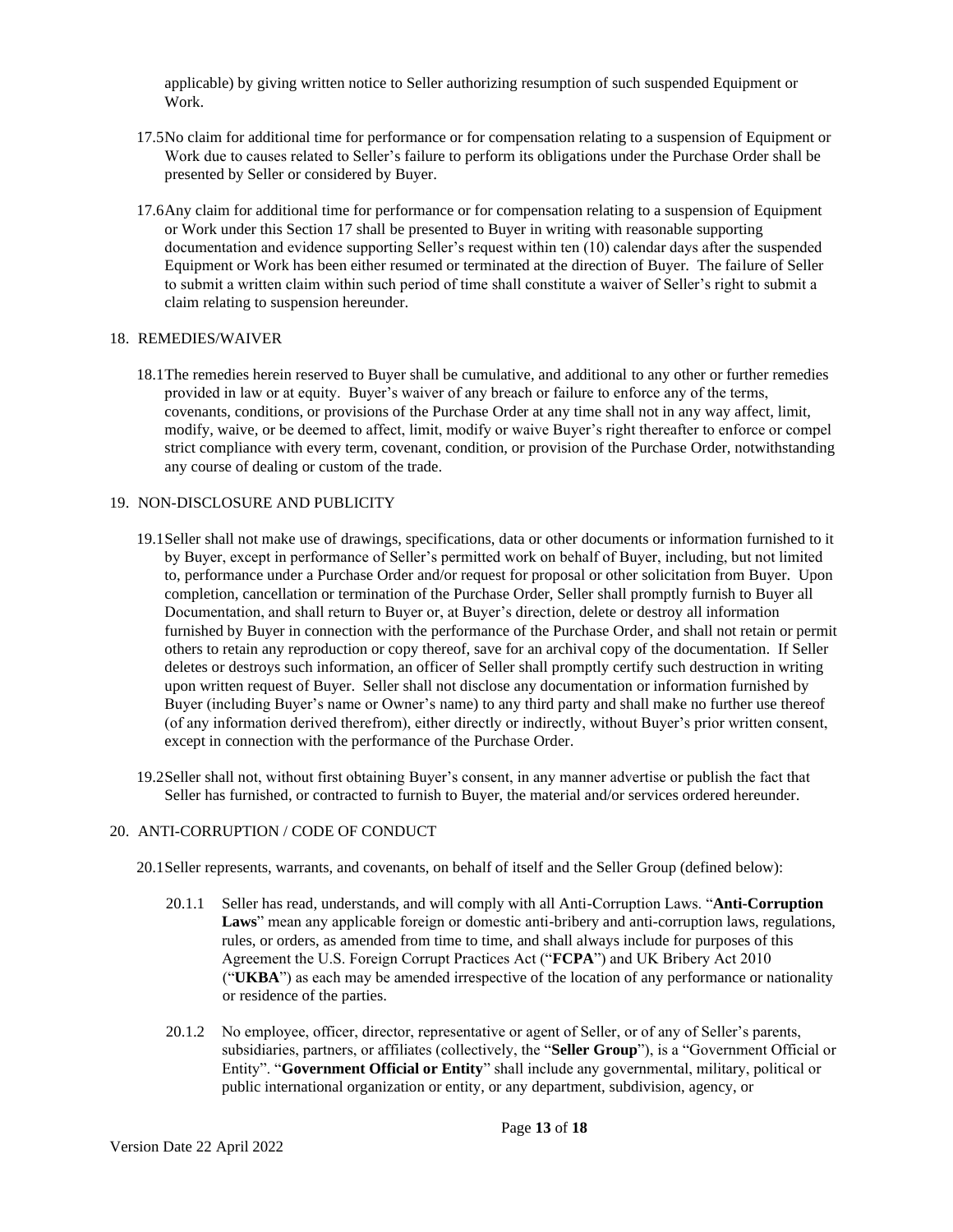instrumentality of the same, including any state or government-owned or controlled business or entity, any political party, or any officer, employee, or candidate for office of any of the foregoing, or any person acting for or on behalf of any of the foregoing.

- 20.1.3 Seller Group has not and will not, directly or indirectly, pay, give, promise, or offer (or authorize any of the foregoing) any money, gifts or anything of value to any Governmental Official or Entity or to any other person, or accept or receive any money, gifts, or anything of value, for purposes of: obtaining or retaining business for or with, or directing business to, any person, including, without limitation, Buyer (or its affiliates or agents); influencing any official act, decision or omission of any Government Official or Entity; inducing any Government Official or Entity to do or omit to do any act in violation of its lawful duty; or securing any improper advantage.
- 20.1.4 Except as previously disclosed by Seller to Buyer in writing, (i) there have been no accusations, allegations, claims, investigations, informal inquiries, indictments, prosecutions, charges, or other enforcement actions against the Seller Group relating to bribery, corruption, money laundering, fraud, obstruction of justice, racketeering, or any other legal or ethical violation, and (ii) Seller Group has never violated any Anti-Corruption Law or caused any other party to be in violation of any Anti-Corruption Law.
- 20.1.5 Seller shall promptly notify Buyer in writing in the event that any of the foregoing representations or warranties are not true or are no longer true, or in the event of a breach of any of the foregoing representations, warranties, and covenants. Seller shall reaffirm compliance in writing if requested by Buyer at any time.
- 20.2Seller will maintain financial books and records that timely, completely, fairly and accurately reflect in reasonable detail all financial transactions, in accordance with all applicable laws, including the Anti-Corruption Laws, and shall maintain such books and records for at least three years after the expiration or termination of the Purchase Order, and Seller agrees that Buyer, or its outside auditors, shall be permitted upon request to audit Seller's books, accounts, records and invoices and accompanying documentation for compliance with any applicable Anti-Corruption Laws. Seller agrees to cooperate fully in any audit or in connection with any investigation regarding any potential violations of the Anti-Corruption Laws in connection with the Purchase Order.
- 20.3Seller shall ensure that all members of the Seller Group comply with the covenants in this Section. Seller additionally agrees that it shall "flow down", for the express benefit of Buyer (and its affiliates), all of the provisions in this Section to any Seller or subcontractor of the Seller performing work in relation to the Purchase Order. Seller shall ensure that any such Seller or subcontractor agrees to comply with and be bound by the provisions of this Section, and Seller shall be liable to Buyer (and its affiliates) for any violations, breach, or non-compliance by any of Seller's vendors or subcontractors.
- 20.4Seller understands and agrees that any misrepresentation, breach, or violation under this Section shall constitute a material breach of the Purchase Order entitling Buyer to terminate the Purchase Order for cause and to withhold further performance without prejudice to any other rights or remedies available under the Purchase Order or at law or in equity. Buyer may also suspend performance or withhold payments if it has a good faith belief that Seller has violated, intends to violate, or may have violated any Anti-Corruption Laws. SELLER SHALL DEFEND, INDEMNIFY AND HOLD BUYER (AND ITS AFFILIATES) HARMLESS FROM AND AGAINST ANY CLAIMS, COSTS, LOSSES, PENALTIES OR DAMAGES OF ANY KIND, INCLUDING ATTORNEY FEES, ARISING FROM OR RELATING TO ANY MISREPRESENTATION, VIOLATION OR BREACH BY SELLER OR ANY MEMBER OF THE SELLER GROUP OR ANY PERSON OR ENTITY ACTING ON THEIR BEHALF OF ANY OF THE PROVISIONS UNDER THIS SECTION.
- 20.5Seller agrees to abide by Buyer's Code of Conduct in connection with the transactions contemplated by the Purchase Order and in its dealings with Buyer. The Buyer's Code of Conduct is available for review by accessin[g www.airproducts.com/codeofconduct.](http://www.airproducts.com/codeofconduct.)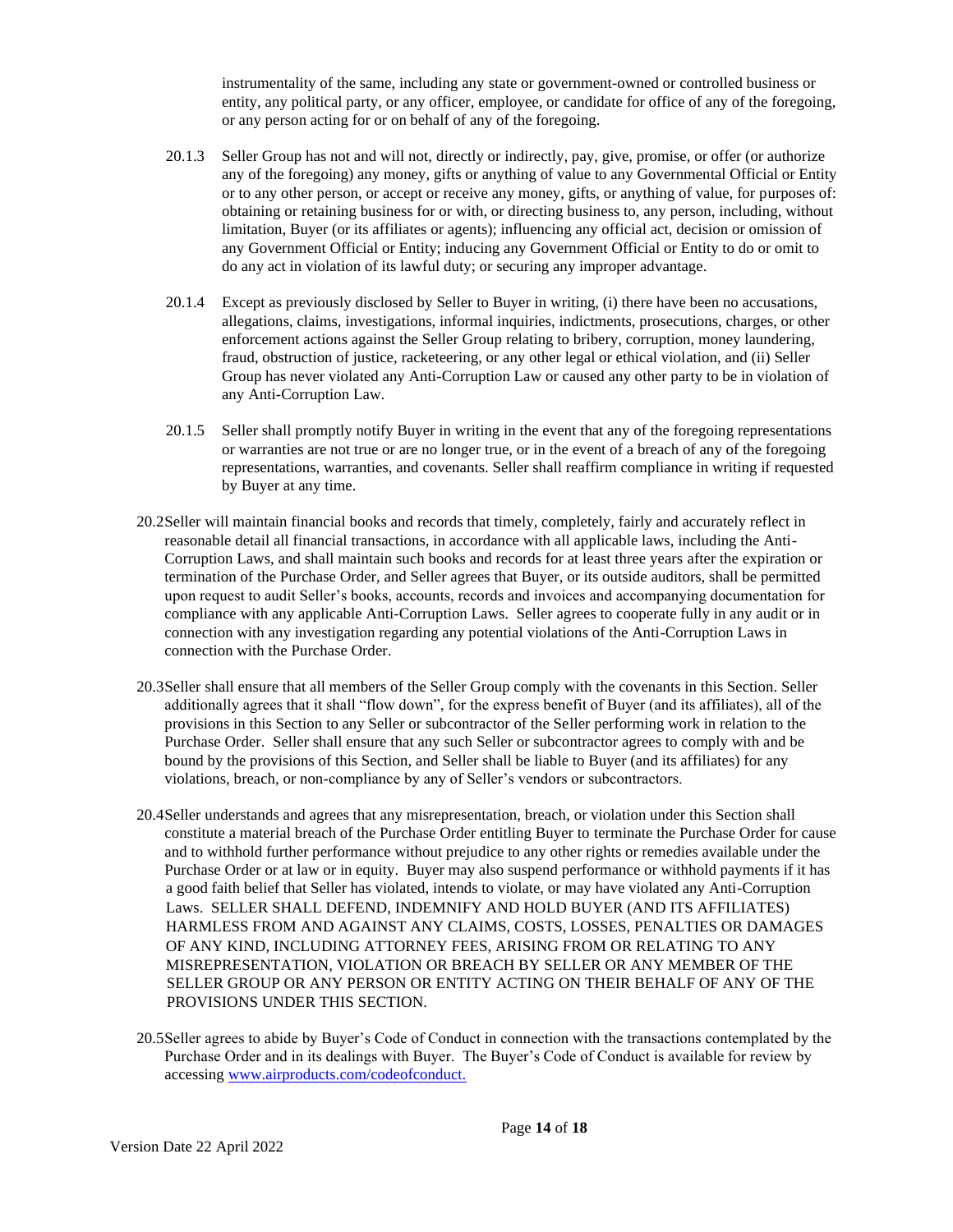- 20.6Seller shall abide by the Air Products' Human Rights Policy and all applicable national laws and international treaties concerning human rights, labor rights, and human trafficking and slavery. Consistent with the United Nations Universal Declaration of Human Rights and the International Labor Organization's Declaration on Fundamental Principles and Rights at Work, Seller shall endeavor to prevent, mitigate, and account for the impacts of its activities in connection with the transactions contemplated by the Purchase Order on the human rights of individuals directly or indirectly affected by their supply chains.
- Buyer reserves the right to conduct a due diligence review to confirm Seller's compliance with this Section 20.6. Seller shall cooperate with any reasonable due diligence requests of Buyer. If Buyer is not satisfied that Seller is in compliance with this Section 20.6, Buyer reserves the right to suspend or terminate the Purchase Order. Buyer does not assume a duty under this Section 20.6 to monitor Seller including, without limitation, for compliance with laws or standards regarding working conditions, pay, hours, discrimination, forced labor, or child labor.

# 21. COMPLIANCE WITH LAWS

- 21.1Seller undertakes to design, manufacture, transport, deliver and sell the Equipment and perform all Work in compliance with all applicable statutes, laws, regulations, rules, ordinances, consents, approvals, and any other requirement of any governmental or quasi-governmental entity having jurisdiction where the Equipment is to be designed, manufactured, transported, delivered, sold, installed, and operated or where the Work will be performed.
- 21.2If (a) the Purchase Order is governed by its terms by the laws of the United States of America or one or more of its States, (b) any part of the Work is to be performed in, or Equipment delivered into and out of, the United States, or (c) the Buyer is an entity incorporated in or formed under the laws of the United States of America or one of its States, then
	- 21.2.1 Seller represents that the goods to be furnished and the services to be rendered hereunder have not been or will not be produced or performed and sold in violation of any provisions of the Fair Labor Standards Act of 1938, as amended, the Civil Rights Act of 1964 as amended by the Equal Employment Opportunity Act of 1972, the Rehabilitation Act of 1973, the Occupational Safety and health Act of 1970, the Toxic Substance Control Act, ERA's requirements for accurate labeling of products using ozone depleting substances as contained at 40 CFR Part 82, Subpart E issued under Section 611 of the Clean Air Act Amendments of 1990, or any other applicable Federal, State or Local law, ordinance, rule or regulation, and Seller agrees to make all stipulations required by such laws.
	- 21.2.2 Seller shall abide by the requirements of 41 CFR 60-1.4(a), 60-300.5(a) and 60-741.5(a). These regulations prohibit discrimination against qualified individuals based on their status as protected veterans or individuals with disabilities, and prohibit discrimination against all individuals based on their race, color, religion, sex, sexual orientation, gender identity or national origin. Moreover, these regulations require that the Seller take affirmative action to employ and advance in employment individuals without regard to race, color, religion, sex, sexual orientation, gender identity, national origin, protected veteran status or disability.
	- 21.2.3 the provisions of Federal Acquisition Regulation (FAR) 52.219, "Utilization of Small Business Concerns", 48 CFR 52.219-8 are incorporated herein by reference. Seller shall submit to Buyer a company-wide Commercial Subcontracting Plan, which is updated annually and prepared pursuant to Air Products Corporate Policy on purchasing from Small Business, Small Disadvantaged Business, and Women-Owned Business concerns in compliance with FAR 52.219-9, "Small Business Subcontracting Plan", 48 CFR 52.219-9, for government contracts and subcontracts for Commercial Products exceeding \$650,000 in value.

# 22. HEALTH AND SAFETY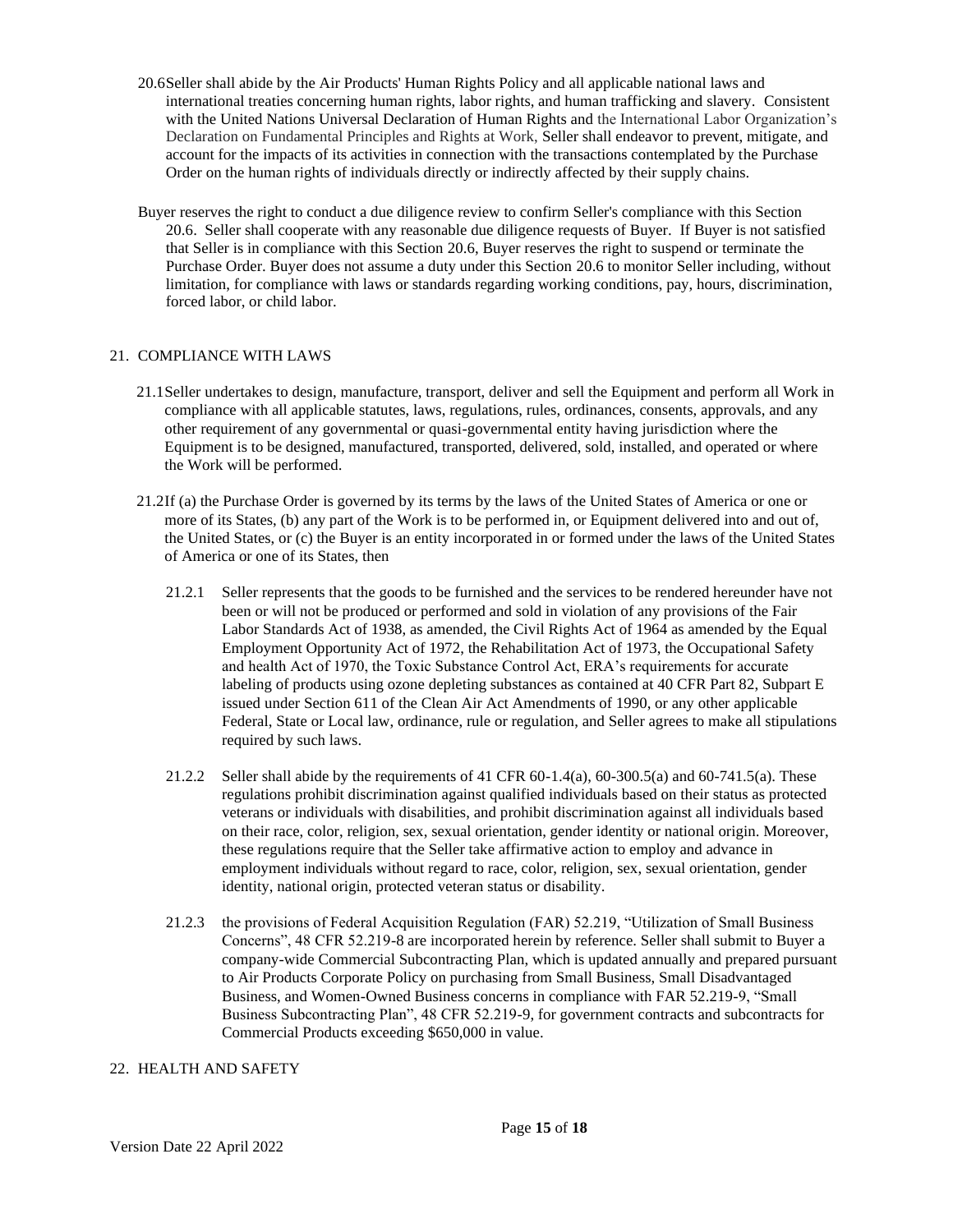22.1Seller will provide full information regarding the use for which the Equipment has been designed, and any restrictions and safeguards which should be observed in all stages of its operation. Seller will provide and

fix all warning notices that may be required in order to comply with the undertaking set forth in Section 21. Seller will provide adequate safety mechanisms, alarms guarding and protection necessary to protect operating personnel.

#### 23. PRICE, PAYMENT, AND TAXES

- 23.1Unless expressly stated in the Purchase Order, the Price shall be deemed to include any and all taxes arising from the design, manufacture, transport, delivery, and sale of the Equipment, including without limitation taxes, duties, fees, excises, assessments, and similar government charges howsoever described and howsoever denominated imposed by any governmental entity having jurisdiction over the transactions which are the subject of the Purchase Order and/or the performance of the Work. Such taxes, duties, etc. whether they are a part of the Price or are separately stated in the Purchase Order, shall be separately stated on any invoice submitted to Buyer. If Buyer furnishes Seller an exemption certificate, or any other similar proof of exemption, with respect to any tax, duty, etc. then Seller shall not include such tax on the invoice. Failure to comply with this requirement will result in Seller's invoice being rejected.
- 23.2Payments will be made as specified in the Purchase Order.

### 24. TECHNICAL ASSISTANCE

24.1In connection with the Equipment and the Work, Seller shall provide technical advisors as necessary to assist Buyer or Owner during installation or testing of the Equipment and the Work. Additional terms and conditions pertaining to the provision of such services may be set forth in a separate Purchase Order, at Buyer's discretion.

#### 25. BANKRUPTCY AND INSOLVENCY

25.1If Seller shall: become bankrupt or insolvent; have a receiving order made against it; compound with its creditors; commence a winding up, dissolution, or similar proceeding (such proceeding not being voluntary for the purpose of reconstruction or amalgamation while solvent); carry on its business under an administrative receiver for the benefit of its creditors or any of them; have an administrator appointed; have any distress levied on Seller's goods, then, in any such event, Buyer shall, to the fullest extent permitted by applicable law, have the right to terminate the Purchase Order for cause under Section 16.2 forthwith by notice in writing to Seller or to the administrative receiver, liquidator, administrator or to any person in whom the Purchase Order may become vested, or give such administrative receiver, liquidator, administrator or other person the option of carrying out the Purchase Order subject to providing a guarantee for the due and faithful performance of the Purchase Order up to an amount to be agreed. References to any of the above events shall, in respect of any jurisdiction in which the Seller is located, be deemed to include the legal concept which most nearly approximates it in that jurisdiction.

#### 26. CONFLICT MINERALS

26.1Seller represents and warrants that (i) Seller has conducted a review of the goods or materials to be sold hereunder to determine if any of them contain Conflict Minerals (as defined herein, "CM"), (ii) Seller maintains a due diligence program with respect to CM and has conducted due diligence on the country of origin of any CM in the goods or materials sold hereunder, and (iii) the goods or materials sold hereunder do not contain CM, except as has been disclosed in writing by Seller to Buyer on a current version of the Conflict Minerals Reporting Template ("CMRT") provided by the Responsible Minerals Initiative, [http://www.responsiblemineralsinitiative.org.](http://www.responsiblemineralsinitiative.org/) Seller shall provide prompt written notice to Buyer in the event of any change with respect to the foregoing representations and warranties and shall provide an updated CMRT promptly in the event of any such change and, in any event, each March 1 during the term of the Purchase Order. Notices and CMRT(s) shall be sent to Air Products and Chemicals, Inc., 7201 Hamilton Blvd., Allentown PA 18195, Attn: Corporate Secretary. Seller shall "flow down" the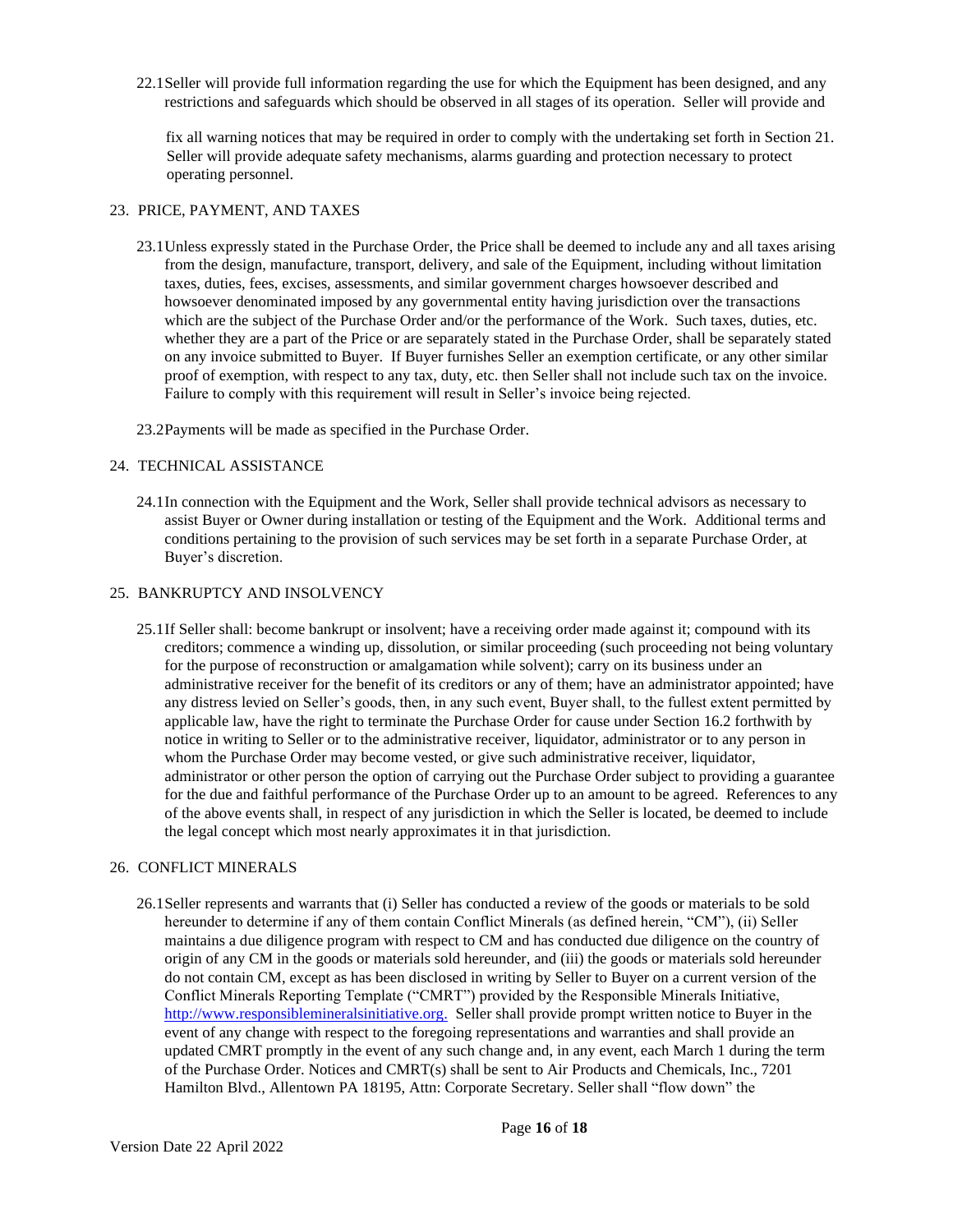requirements of this paragraph to its vendors, supplier and subcontractors and require that they provide similar representations and warranties (and CMRT's) to Seller with respect to any goods and materials that may be included in the goods and materials sold hereunder. Seller shall maintain complete and accurate records with respect to its obligations hereunder for a minimum period of seven (7) years, and Buyer shall have the right upon written request to inspect and audit such records. For purposes of this paragraph, the term "Conflict Minerals" shall mean gold, columbite-tantalite (coltan), cassiterite and wolframite, including their derivatives, which are tantalum, tin, tungsten, or any mineral determined by the Secretary of State of the United States of America to be financing conflict in the Democratic Republic of the Congo or an adjoining country.

### 27. GOVERNING LAW; DISPUTE RESOLUTION

- 27.1Unless otherwise specified in the Purchase Order, the contract resulting from the acceptance of the Purchase Order shall be construed and interpreted in accordance with (i) the laws of the Commonwealth of Pennsylvania, U.S.A. (without giving effect to its conflict of laws provisions) for orders placed by Buyer or any entity controlled by Buyer and having its principal place of business in the United States of America, and (ii) the laws of England for orders placed by any entity controlled by Buyer and having its principal place of business in a place other than the United States of America. The United Nations Convention on Contracts shall not be applicable.
- 27.2If any dispute or difference arises out of or in connection with the Purchase Order which the parties are unable to resolve by negotiation the parties shall, with the assistance of (i) where Pennsylvania law applies, the American Arbitration Association, Commercial Mediation Rules, Philadelphia, PA, and (ii) where English law applies, the Center for Dispute Resolution in London, England, seek to resolve the dispute or difference amicably using an alternative dispute resolution (''ADR'') procedure acceptable to both parties before pursuing any other remedies available to them.
- 27.3If either party fails or refuses to agree to or participate in the ADR process or if in any event the dispute or difference is not resolved to the satisfaction of both parties within 30 days after it has arisen, then either party shall have the right to initiate legal proceedings against the other but only in a court located in Pennsylvania, or England, as applicable based on the applicable governing law, it being the intent of the parties that such court shall have exclusive jurisdiction over any legal proceedings initiated by either party against the other in connection with the Purchase Order.

# 28. DEFECT AND NONCONFORMANCE NOTIFICATION

- 28.1Seller is responsible for promptly notifying Buyer of all defects and nonconformances that could result in failure of a component resulting in an unsafe operating condition or adversely impact performance.
- 28.2Notification shall include at a minimum a clear description of the defect, including all necessary parts affected, serial numbers, part numbers, quantity, dates delivered and Buyer PO.
- 28.3Seller shall document and submit for approval a proposed remedy to the defect including the repair, test, and inspection requirements, estimated cost and time required to perform the repair. Buyer shall approve in writing prior to Seller proceeding.

#### 29. OBSOLESCENCE

29.1Seller shall be required to provide any spare parts related to the Equipment and/or Work that has been furnished under the Purchase Order that are manufactured or distributed by Seller as Buyer may elect to purchase from Seller, provided that this election shall not relieve Seller of any of its warranty obligations under the Purchase Order. If Seller or Seller's subcontractor/supplier intends to terminate or discontinue the production of spare parts related to any Equipment and/or Work that has been furnished under the Purchase Order, Seller shall give Buyer written notice of its intention to do so in sufficient time to permit Buyer to obtain Buyer's spare parts requirements from Seller or from others. Seller shall provide Buyer, at